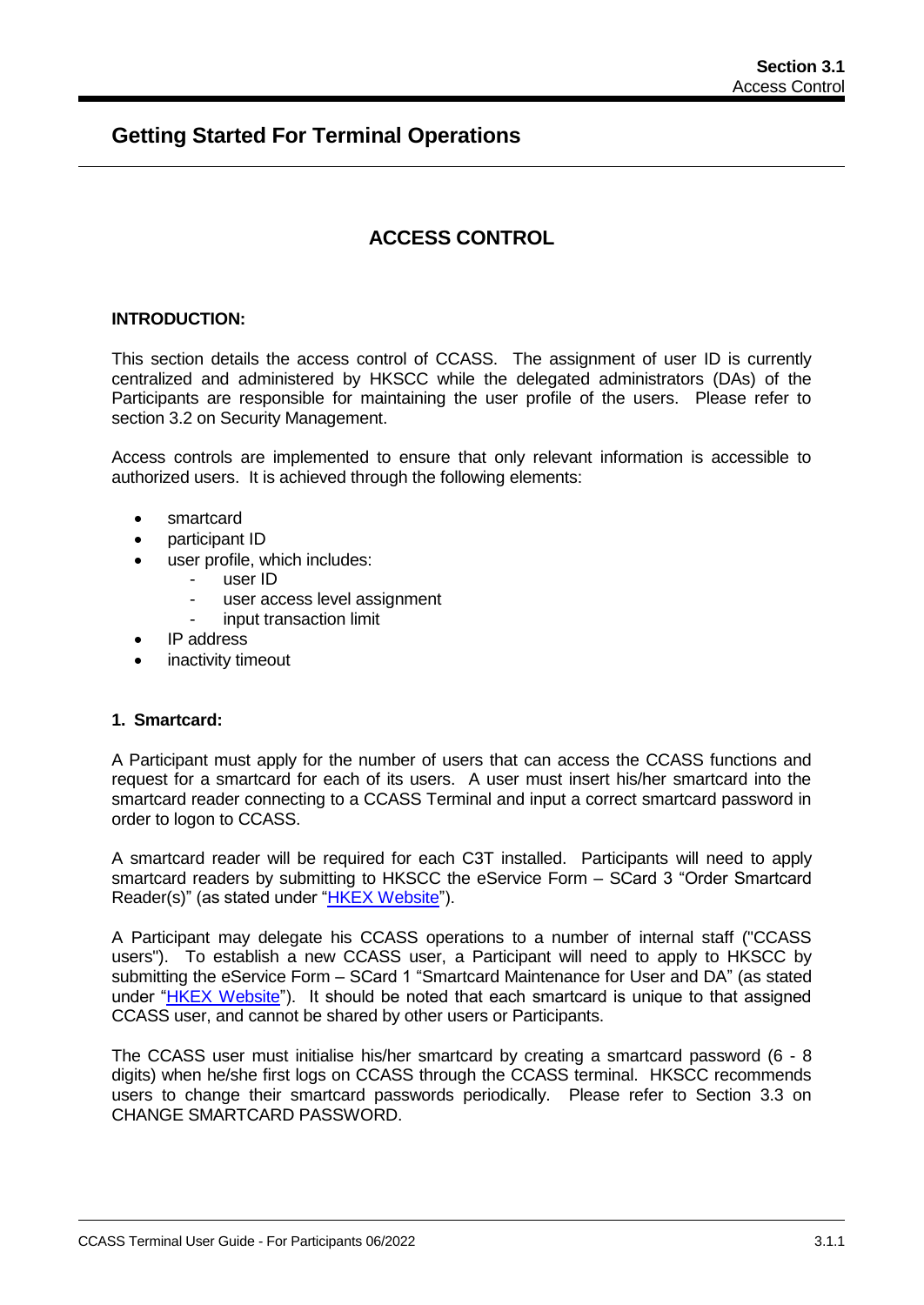If a user enters an incorrect smartcard password for 3 consecutive times, the smartcard password will be revoked. The DA of the Participant can reset the smartcard passwords of the users of the Participant. Please refer to Section 8.4.1 on USER PROFILE MAINTENANCE.

# **2. Participant ID:**

Participant ID is assigned by HKSCC when the Participant is admitted to CCASS. It is a sixcharacter code beginning with a character (e.g. B12345). The leading character indicates the Participant nature (B for Clearing Participants which are also Exchange Participants of SEHK; A for Clearing Agency Participants, C for Custodian Participants / Clearing Participants which are not Exchange Participants of SEHK, e.g. registered institutions; L for Stock Lender Participants; P for Stock Pledgee Participants; and numeric number for investor).

# **3. User ID:**

A unique user ID is assigned for each user of a Participant by HKSCC. It is an eight-character code (e.g. B1234501), of which the first six characters are identical to the Participant ID. HKSCC has the right to suspend or delete the user ID of a Participant.

# **4. User Access Level Assignment:**

Users can only access CCASS functions that they are authorised to access. HKSCC has defined user access levels by function availability: each user level can access a different set of CCASS functions. For example, users in some user levels (e.g. operators as makers) can access only the data entry functions while users in other user levels (e.g. managers as checkers) can access the authorisation and enquiry functions. This helps the Participant to achieve internal control.

For simplicity, user groups A, C, D, E, F, G, H, I, J, K, L, M, N, O, AA, AB, AC and AD are defined for general CCASS functions; P, Q, S, T, U, W and X are defined for Common Collateral Management System (CCMS) functions; 11, 12, 13, 14, 15, 16, 17, 18, 19, 20, 21, 22, 23, 24, 25, 26, 27 and 28 are defined for upload batch file functions; and EE is defined for Security Management functions (refer Table 3.1.1). Participants are recommended to assign appropriate combinations of the user groups to each of the users as his/her user access level, by considerating segregation of duties for internal control.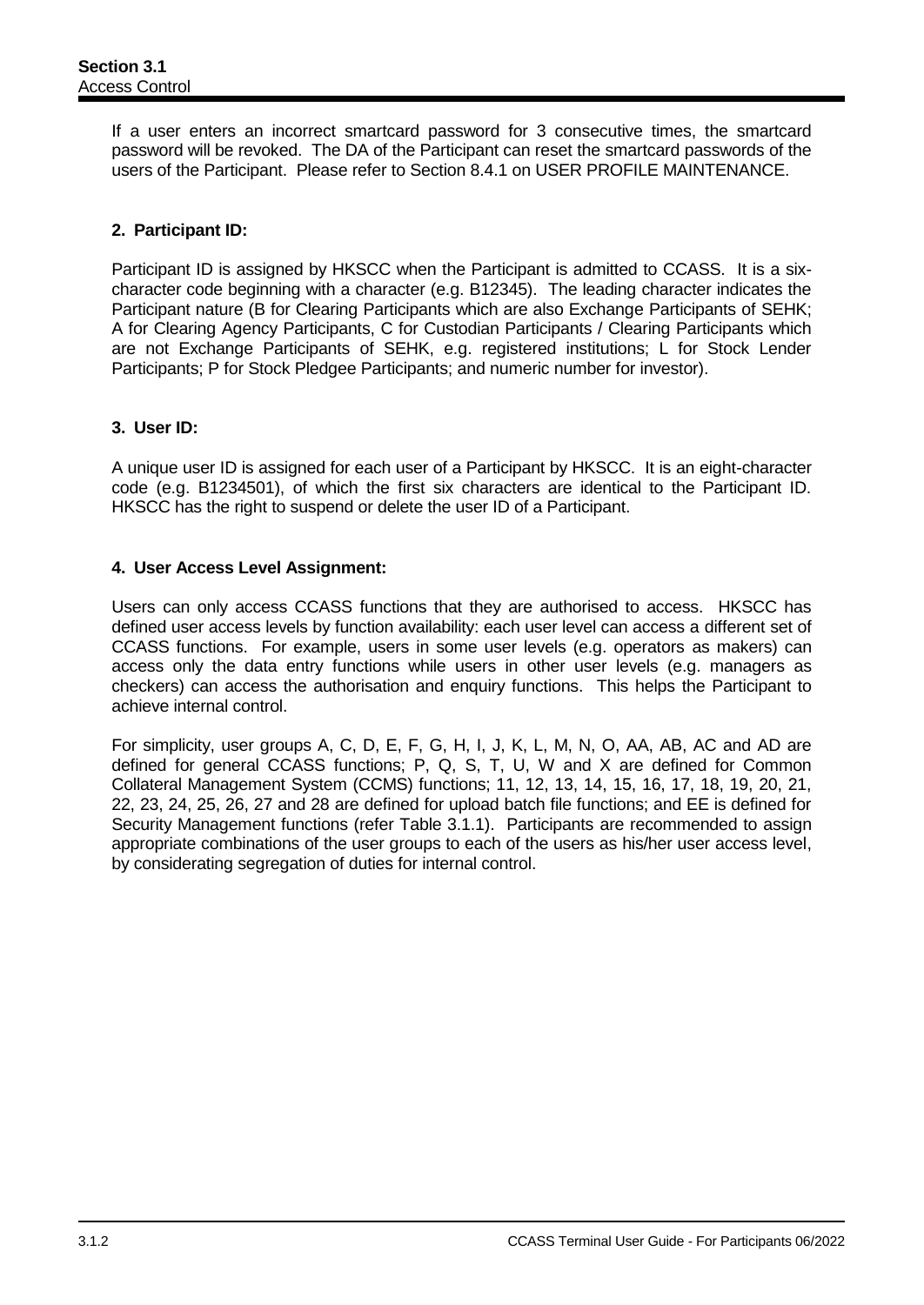## **TABLE 3.1.1**

| <b>GENERAL CCASS</b>                                                    |              |              |   |              |   |   |              |   |              |   | <b>USER ACCESS LEVEL CODE</b> |              |                           |              |    |    |           |           |
|-------------------------------------------------------------------------|--------------|--------------|---|--------------|---|---|--------------|---|--------------|---|-------------------------------|--------------|---------------------------|--------------|----|----|-----------|-----------|
| <b>FUNCTION</b>                                                         | A            | $\mathbf{C}$ | D | $\mathsf E$  | F | G | н            | L | J            | Κ | г                             | M            | $\boldsymbol{\mathsf{N}}$ | $\mathbf{o}$ | AA | AB | <b>AC</b> | <b>AD</b> |
| <b>Enquire Broadcast</b><br>Message                                     | $\checkmark$ | ✓            | ✓ | $\checkmark$ | ✓ | ✓ | ✓            | ✓ | ✓            | ✓ | ✓                             | $\checkmark$ | ✓                         | $\checkmark$ |    |    |           |           |
| <b>Report Download</b>                                                  |              | ✓            |   |              |   |   |              |   |              |   |                               |              |                           |              |    |    |           |           |
| <b>Report Profile</b><br>Maintenance                                    |              | ✓            |   |              |   |   |              |   |              |   |                               |              |                           |              |    |    |           |           |
| DELIVERY INSTRUCTION                                                    |              |              |   |              |   |   |              |   |              |   |                               |              |                           |              |    |    |           |           |
| Input DI                                                                |              |              |   |              |   |   | $\checkmark$ |   | $\checkmark$ |   |                               |              |                           |              |    |    |           |           |
| Change DI<br>Requirement                                                |              |              |   |              |   |   | ✓            |   | $\checkmark$ |   |                               |              |                           |              |    |    |           |           |
| CASH PREPAYMENT / TSF PAYMENT                                           |              |              |   |              |   |   |              |   |              |   |                               |              |                           |              |    |    |           |           |
| Add Cash Prepayment<br>Instruction                                      | $\checkmark$ |              |   |              |   |   |              |   |              |   |                               |              |                           |              |    |    |           |           |
| Change Cash<br>Prepayment<br>Instruction                                | $\checkmark$ |              |   |              |   |   |              |   |              |   |                               |              |                           |              |    |    |           |           |
| Delete Cash<br>Prepayment                                               | $\checkmark$ |              |   |              |   |   |              |   |              |   |                               |              |                           |              |    |    |           |           |
| Authorise Cash<br>Prepayment<br>Instruction                             |              |              |   |              |   |   | ✓            |   |              |   |                               |              |                           |              |    |    |           |           |
| <b>Revoke Cash</b><br>Prepayment<br>Instruction                         |              |              |   |              |   |   | ✓            |   |              |   |                               |              |                           |              |    |    |           |           |
| Enquire Cash<br>Prepayment<br>Instruction                               | $\checkmark$ |              |   |              |   |   | $\checkmark$ |   |              |   |                               |              |                           |              |    |    |           |           |
| Add Cash Prepayment<br>for China Connect<br>Markets                     | $\checkmark$ |              |   |              |   |   |              |   |              |   |                               |              |                           |              |    |    |           |           |
| Change Cash<br>Prepayment for China<br><b>Connect Markets</b>           | $\checkmark$ |              |   |              |   |   |              |   |              |   |                               |              |                           |              |    |    |           |           |
| Delete Cash<br>Prepayment for China<br><b>Connect Markets</b>           | $\checkmark$ |              |   |              |   |   |              |   |              |   |                               |              |                           |              |    |    |           |           |
| <b>Authorise Cash</b><br>Prepayment for China<br><b>Connect Markets</b> |              |              |   |              |   |   | $\checkmark$ |   |              |   |                               |              |                           |              |    |    |           |           |
| Revoke Cash<br>Prepayment for China<br><b>Connect Markets</b>           |              |              |   |              |   |   | $\checkmark$ |   |              |   |                               |              |                           |              |    |    |           |           |
| <b>Enquire Cash</b><br>Prepayment for China<br><b>Connect Markets</b>   | $\checkmark$ |              |   |              |   |   | $\checkmark$ |   |              |   |                               |              |                           |              |    |    |           |           |
| Add Cash Prepayment<br>/ TSF Payment<br>Standing Instruction            | $\checkmark$ |              |   |              |   |   |              |   |              |   |                               |              |                           |              |    |    |           |           |
| Change Cash<br>Prepayment / TSF<br>Payment Standing<br>Instruction      | $\checkmark$ |              |   |              |   |   |              |   |              |   |                               |              |                           |              |    |    |           |           |
| Delete Cash<br>Prepayment / TSF<br>Payment Standing<br>Instruction      | $\checkmark$ |              |   |              |   |   |              |   |              |   |                               |              |                           |              |    |    |           |           |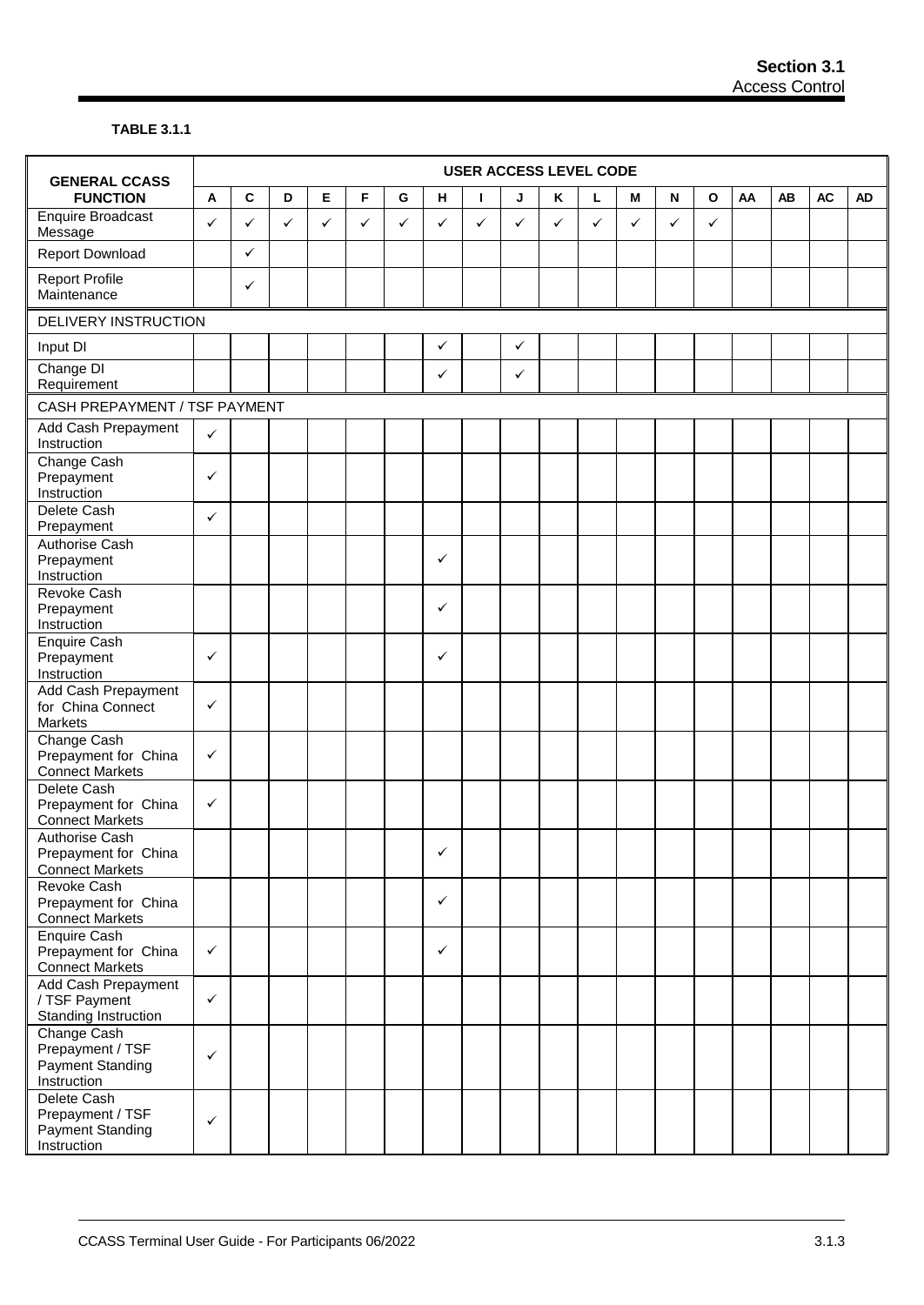| <b>GENERAL CCASS</b>                                                                            |              |   |   |   |   |   |              |   |   |   | <b>USER ACCESS LEVEL CODE</b> |   |           |   |    |    |           |           |
|-------------------------------------------------------------------------------------------------|--------------|---|---|---|---|---|--------------|---|---|---|-------------------------------|---|-----------|---|----|----|-----------|-----------|
| <b>FUNCTION</b>                                                                                 | A            | C | D | Е | F | G | н            | L | J | Κ | г                             | М | ${\sf N}$ | O | AA | AB | <b>AC</b> | <b>AD</b> |
| Authorise Cash<br>Prepayment / TSF<br><b>Payment Standing</b><br>Instruction                    |              |   |   |   |   |   | ✓            |   |   |   |                               |   |           |   |    |    |           |           |
| Cancel Cash<br>Prepayment / TSF<br><b>Payment Standing</b><br>Instruction                       |              |   |   |   |   |   | ✓            |   |   |   |                               |   |           |   |    |    |           |           |
| Enquire Cash<br>Prepayment / TSF<br><b>Payment Standing</b><br>Instruction                      | ✓            |   |   |   |   |   | ✓            |   |   |   |                               |   |           |   |    |    |           |           |
| Add Cash Prepayment<br>Standing Instruction<br>for China Connect<br><b>Markets</b>              | ✓            |   |   |   |   |   |              |   |   |   |                               |   |           |   |    |    |           |           |
| Change Cash<br><b>Prepayment Standing</b><br>Instruction for China<br><b>Connect Markets</b>    | ✓            |   |   |   |   |   |              |   |   |   |                               |   |           |   |    |    |           |           |
| Delete Cash<br><b>Prepayment Standing</b><br>Instruction for China<br><b>Connect Markets</b>    | ✓            |   |   |   |   |   |              |   |   |   |                               |   |           |   |    |    |           |           |
| Authorise Cash<br><b>Prepayment Standing</b><br>Instruction for China<br><b>Connect Markets</b> |              |   |   |   |   |   | ✓            |   |   |   |                               |   |           |   |    |    |           |           |
| Cancel Cash<br><b>Prepayment Standing</b><br>Instruction for China<br><b>Connect Markets</b>    |              |   |   |   |   |   | ✓            |   |   |   |                               |   |           |   |    |    |           |           |
| Enquire Cash<br><b>Prepayment Standing</b><br>Instruction for China<br><b>Connect Markets</b>   | ✓            |   |   |   |   |   | $\checkmark$ |   |   |   |                               |   |           |   |    |    |           |           |
| SETTLEMENT INSTRUCTION (SI)                                                                     |              |   |   |   |   |   |              |   |   |   |                               |   |           |   |    |    |           |           |
| Input SI                                                                                        | ✓            |   |   |   |   |   |              |   |   |   |                               |   |           |   |    |    |           |           |
| Change SI                                                                                       | ✓            |   |   |   |   |   |              |   |   |   |                               |   |           |   |    |    |           |           |
| Delete SI                                                                                       |              |   |   |   |   |   | $\checkmark$ |   |   |   |                               |   |           |   |    |    |           |           |
| <b>Authorise Pending SI</b>                                                                     |              |   |   |   |   |   | $\checkmark$ |   |   |   |                               |   |           |   |    |    |           |           |
| Revoke Matched SI                                                                               |              |   |   |   |   |   | ✓            |   |   |   |                               |   |           |   |    |    |           |           |
| Change Hold Matched<br>SI                                                                       |              |   |   |   |   |   | ✓            |   |   |   |                               |   |           |   |    |    |           |           |
| Change<br>Matched/Settled SI                                                                    |              |   |   |   |   |   | ✓            |   |   |   |                               |   |           |   |    |    |           |           |
| Enquire SI                                                                                      | $\checkmark$ |   |   |   |   |   | $\checkmark$ |   |   |   |                               |   |           |   |    |    |           |           |
| <b>Enquire Deleted SI</b>                                                                       | $\checkmark$ |   |   |   |   |   | ✓            |   |   |   |                               |   |           |   |    |    |           |           |
| <b>Enquire Unmatched SI</b><br>Reason                                                           | $\checkmark$ |   |   |   |   |   | $\checkmark$ |   |   |   |                               |   |           |   |    |    |           |           |
| Add SI Tolerance Limit                                                                          | $\checkmark$ |   |   |   |   |   |              |   |   |   |                               |   |           |   |    |    |           |           |
| Delete SI Tolerance<br>Limit                                                                    | $\checkmark$ |   |   |   |   |   |              |   |   |   |                               |   |           |   |    |    |           |           |
| <b>Authorise SI Tolerance</b><br>Limit                                                          |              |   |   |   |   |   | $\checkmark$ |   |   |   |                               |   |           |   |    |    |           |           |
| Cancel SI Tolerance<br>Limit                                                                    |              |   |   |   |   |   | ✓            |   |   |   |                               |   |           |   |    |    |           |           |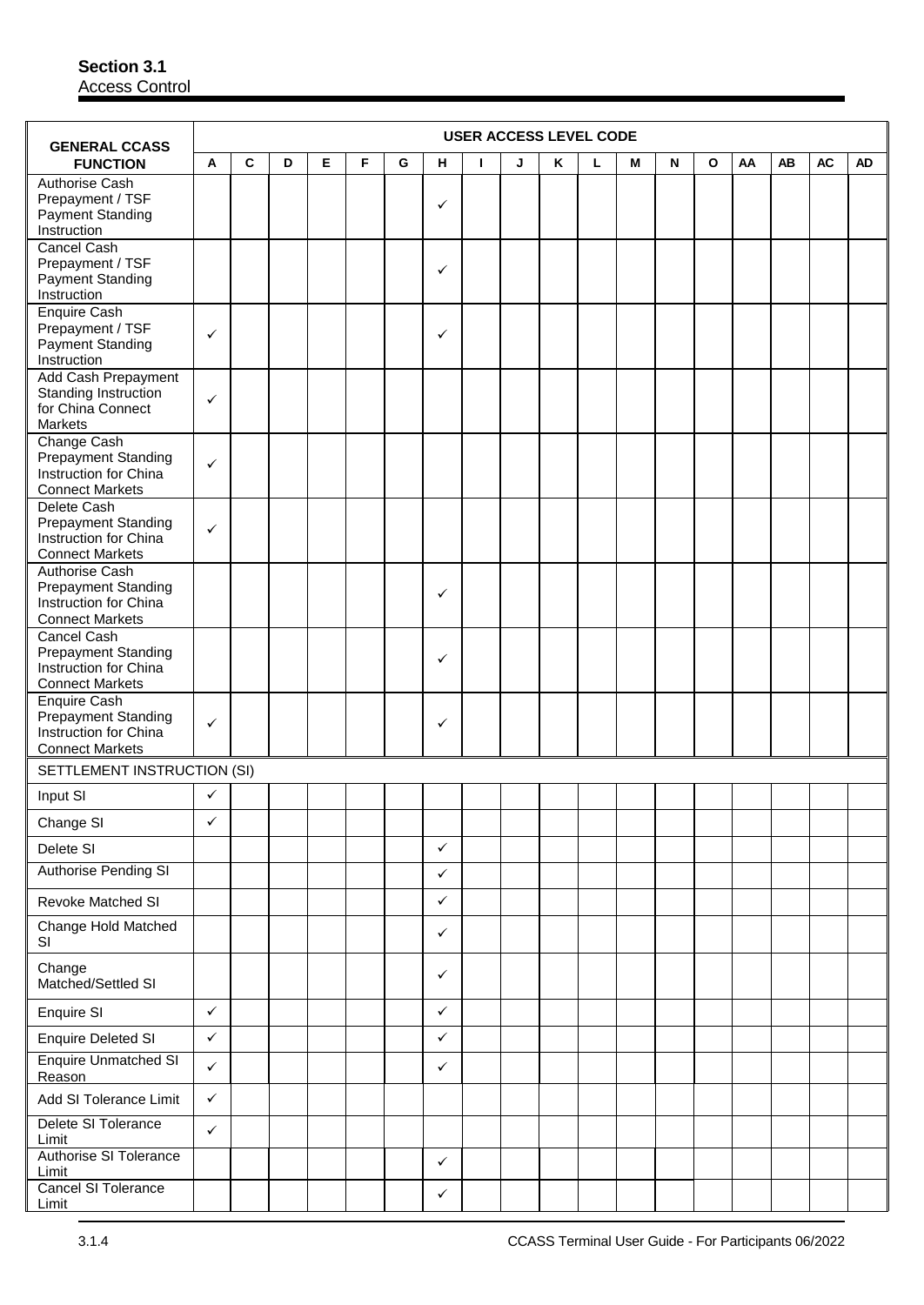| <b>GENERAL CCASS</b>                                |              |             |              |              |              |              |   |              | <b>USER ACCESS LEVEL CODE</b> |   |   |   |   |              |    |    |           |           |
|-----------------------------------------------------|--------------|-------------|--------------|--------------|--------------|--------------|---|--------------|-------------------------------|---|---|---|---|--------------|----|----|-----------|-----------|
| <b>FUNCTION</b>                                     | A            | $\mathbf c$ | D            | Е            | F            | G            | н | Т            | J                             | Κ | L | М | N | $\mathbf{o}$ | AA | AB | <b>AC</b> | <b>AD</b> |
| <b>Enquire SI Tolerance</b><br>Limit                | ✓            |             |              |              |              |              | ✓ |              |                               |   |   |   |   |              |    |    |           |           |
| A/C TRANSFER INSTRUCTION (ATI)                      |              |             |              |              |              |              |   |              |                               |   |   |   |   |              |    |    |           |           |
| Input ATI                                           |              |             |              |              |              | $\checkmark$ |   |              |                               |   |   |   |   |              |    |    |           |           |
| Input Mass ATI / STI                                |              |             |              |              |              | $\checkmark$ |   |              |                               |   |   |   |   |              |    |    |           |           |
| Change Mass ATI /<br>STI                            |              |             |              |              |              | ✓            |   |              |                               |   |   |   |   |              |    |    |           |           |
| Delete Mass ATI / STI                               |              |             |              |              |              | $\checkmark$ |   |              |                               |   |   |   |   |              |    |    |           |           |
| Enquire Mass ATI /<br>STI                           |              |             |              |              |              | ✓            |   |              |                               |   |   |   |   |              |    |    |           |           |
| STOCK SEGREGATED ACCOUNT TRANSFER INSTRUCTION (STI) |              |             |              |              |              |              |   |              |                               |   |   |   |   |              |    |    |           |           |
| Add STI                                             |              |             |              |              |              |              |   | $\checkmark$ |                               |   |   |   |   |              |    |    |           |           |
| Change STI                                          |              |             |              |              |              |              |   | $\checkmark$ |                               |   |   |   |   |              |    |    |           |           |
| Delete STI                                          |              |             |              |              |              |              |   | $\checkmark$ |                               |   |   |   |   |              |    |    |           |           |
| Enquire STI                                         |              |             |              |              |              |              |   | ✓            | ✓                             |   |   |   |   |              |    |    |           |           |
| Authorize STI                                       |              |             |              |              |              |              |   |              | ✓                             |   |   |   |   |              |    |    |           |           |
| Revoke STI                                          |              |             |              |              |              |              |   |              | $\checkmark$                  |   |   |   |   |              |    |    |           |           |
| INVESTOR SETTLEMENT INSTRUCTION (ISI)               |              |             |              |              |              |              |   |              |                               |   |   |   |   |              |    |    |           |           |
| Input ISI                                           |              |             |              |              |              |              |   | $\checkmark$ |                               |   |   |   |   |              |    |    |           |           |
| Change ISI                                          |              |             |              |              |              |              |   | $\checkmark$ |                               |   |   |   |   |              |    |    |           |           |
| Delete ISI                                          |              |             |              |              |              |              |   |              | $\checkmark$                  |   |   |   |   |              |    |    |           |           |
| Authorise Pending ISI                               |              |             |              |              |              |              |   |              | ✓                             |   |   |   |   |              |    |    |           |           |
| Enquire ISI                                         |              |             |              |              |              |              |   | $\checkmark$ | ✓                             |   |   |   |   |              |    |    |           |           |
| Hold / Release ISI                                  |              |             |              |              |              |              |   |              | $\checkmark$                  |   |   |   |   |              |    |    |           |           |
| LOGIN WITHDRAWAL ORDER                              |              |             |              |              |              |              |   |              |                               |   |   |   |   |              |    |    |           |           |
| Add Login Withdrawal<br>Order                       | ✓            |             |              |              |              |              |   |              |                               |   |   |   |   |              |    |    |           |           |
| Change Login<br>Withdrawal Order                    | ✓            |             |              |              |              |              |   |              |                               |   |   |   |   |              |    |    |           |           |
| Delete Login<br>Withdrawal Order                    | $\checkmark$ |             |              |              |              |              |   |              |                               |   |   |   |   |              |    |    |           |           |
| Enquire Login<br>Withdrawal Order                   | $\checkmark$ |             | $\checkmark$ |              |              |              |   |              |                               |   |   |   |   |              |    |    |           |           |
| Authorise Login<br>Withdrawal Order                 |              |             | $\checkmark$ |              |              |              |   |              |                               |   |   |   |   |              |    |    |           |           |
| Cancel Login<br>Withdrawal Order                    |              |             | $\checkmark$ |              |              |              |   |              |                               |   |   |   |   |              |    |    |           |           |
| ELECTION INSTRUCTION                                |              |             |              |              |              |              |   |              |                               |   |   |   |   |              |    |    |           |           |
| <b>Change Election</b><br>Instruction               |              |             |              | $\checkmark$ |              |              |   |              |                               |   |   |   |   |              |    |    |           |           |
| <b>Enquire Election</b><br>Instruction              |              |             |              | $\checkmark$ | $\checkmark$ |              |   |              |                               |   |   |   |   |              |    |    |           |           |
| Authorise Election<br>Instruction                   |              |             |              |              | $\checkmark$ |              |   |              |                               |   |   |   |   |              |    |    |           |           |
| SUBSCRIPTION INSTRUCTION                            |              |             |              |              |              |              |   |              |                               |   |   |   |   |              |    |    |           |           |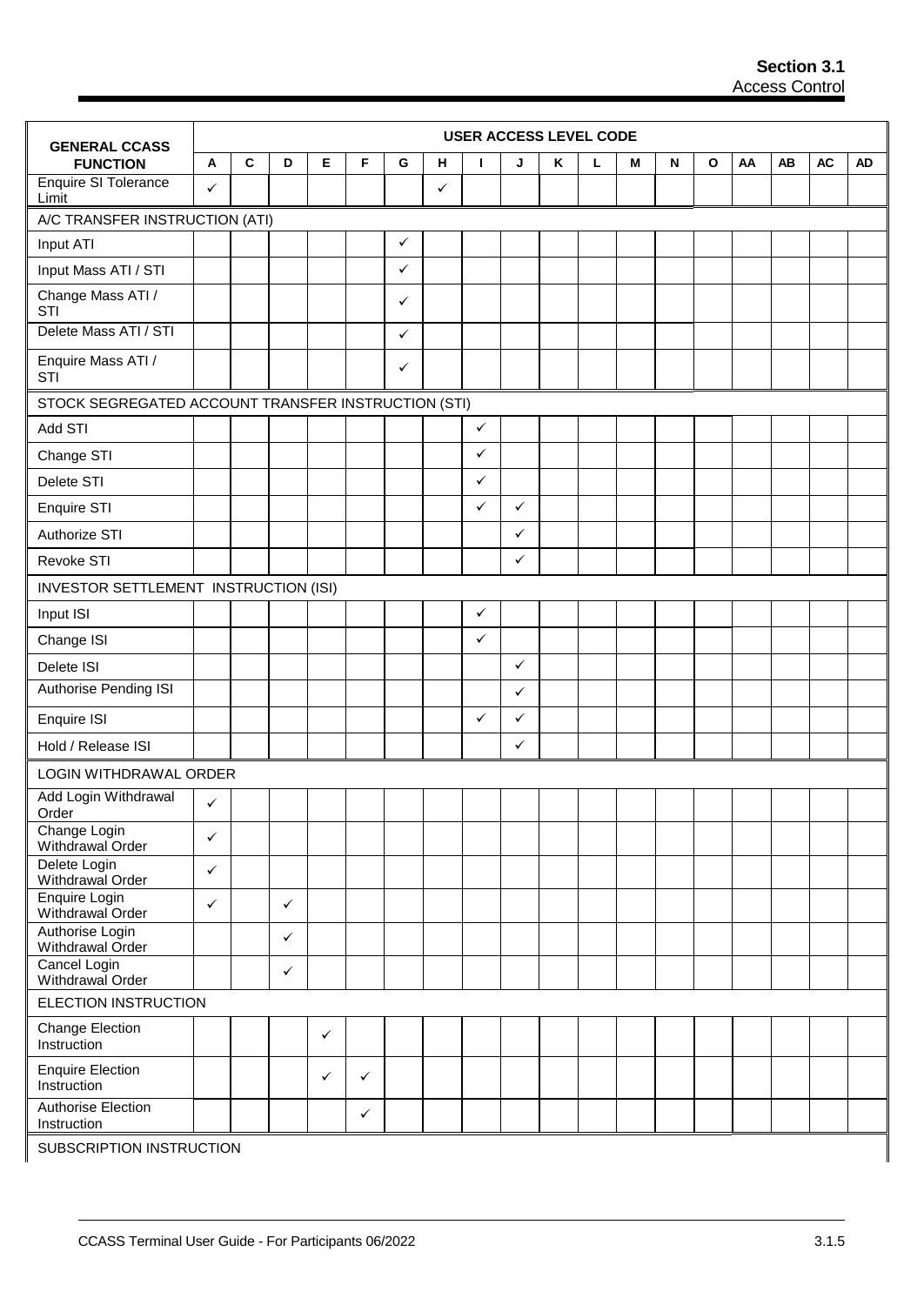| <b>GENERAL CCASS</b>                                             |              |   |   |              |   |   |   |   | <b>USER ACCESS LEVEL CODE</b> |   |   |   |           |   |    |    |           |           |
|------------------------------------------------------------------|--------------|---|---|--------------|---|---|---|---|-------------------------------|---|---|---|-----------|---|----|----|-----------|-----------|
| <b>FUNCTION</b>                                                  | A            | C | D | Е            | F | G | н | Т | J                             | Κ | г | M | ${\sf N}$ | O | AA | AB | <b>AC</b> | <b>AD</b> |
| <b>Add Subscription</b><br>Instruction                           |              |   |   | ✓            |   |   |   |   |                               |   |   |   |           |   |    |    |           |           |
| <b>Change Subscription</b><br>Instruction                        |              |   |   | ✓            |   |   |   |   |                               |   |   |   |           |   |    |    |           |           |
| <b>Delete Subscription</b>                                       |              |   |   | ✓            |   |   |   |   |                               |   |   |   |           |   |    |    |           |           |
| Instruction<br><b>Enquire Subscription</b>                       |              |   |   |              |   |   |   |   |                               |   |   |   |           |   |    |    |           |           |
| Instruction                                                      |              |   |   | ✓            | ✓ |   |   |   |                               |   |   |   |           |   |    |    |           |           |
| <b>Cancel Subscription</b><br>Instruction                        |              |   |   |              | ✓ |   |   |   |                               |   |   |   |           |   |    |    |           |           |
| Authorise Subscription<br>Instruction                            |              |   |   |              | ✓ |   |   |   |                               |   |   |   |           |   |    |    |           |           |
| CORPORATE VOTING INSTRUCTION                                     |              |   |   |              |   |   |   |   |                               |   |   |   |           |   |    |    |           |           |
| <b>Change Corp Voting</b><br>Instruction                         |              |   |   | ✓            |   |   |   |   |                               |   |   |   |           |   |    |    |           |           |
| <b>Enquire Corp Voting</b><br>Instruction                        |              |   |   | ✓            | ✓ |   |   |   |                               |   |   |   |           |   |    |    |           |           |
| <b>Authorise Corp Voting</b><br>Instruction                      |              |   |   |              | ✓ |   |   |   |                               |   |   |   |           |   |    |    |           |           |
| <b>Enquire SSA</b><br>Corporate Voting                           |              |   |   | ✓            | ✓ |   |   |   |                               |   |   |   |           |   |    |    |           |           |
| Instruction                                                      |              |   |   |              |   |   |   |   |                               |   |   |   |           |   |    |    |           |           |
| <b>Enquire Resolution</b><br>Description                         |              |   |   | $\checkmark$ | ✓ |   |   |   |                               |   |   |   |           |   |    |    |           |           |
| Add Corp Rep. / Proxy                                            |              |   |   | ✓            |   |   |   |   |                               |   |   |   |           |   |    |    |           |           |
| Change Corp Rep. /<br>Proxy                                      |              |   |   | ✓            |   |   |   |   |                               |   |   |   |           |   |    |    |           |           |
| Delete Corp Rep. /<br>Proxy                                      |              |   |   | ✓            |   |   |   |   |                               |   |   |   |           |   |    |    |           |           |
| Authorise Corp Rep. /<br>Proxy                                   |              |   |   |              | ✓ |   |   |   |                               |   |   |   |           |   |    |    |           |           |
| Enquire Corp Rep. /<br>Proxy                                     |              |   |   | ✓            | ✓ |   |   |   |                               |   |   |   |           |   |    |    |           |           |
| SHAREHOLDING CATEGORY DISCLOSURE                                 |              |   |   |              |   |   |   |   |                               |   |   |   |           |   |    |    |           |           |
| <b>Add Shareholding</b>                                          |              |   |   | $\checkmark$ |   |   |   |   |                               |   |   |   |           |   |    |    |           |           |
| Category Disclosure<br>Change Shareholding                       |              |   |   | ✓            |   |   |   |   |                               |   |   |   |           |   |    |    |           |           |
| <b>Category Disclosure</b><br>Delete Shareholding                |              |   |   |              |   |   |   |   |                               |   |   |   |           |   |    |    |           |           |
| Category Disclosure                                              |              |   |   | ✓            |   |   |   |   |                               |   |   |   |           |   |    |    |           |           |
| Authorise<br><b>Shareholding Category</b>                        |              |   |   |              | ✓ |   |   |   |                               |   |   |   |           |   |    |    |           |           |
| Disclosure<br><b>Enquire Shareholding</b><br>Category Disclosure |              |   |   | $\checkmark$ | ✓ |   |   |   |                               |   |   |   |           |   |    |    |           |           |
| CA ISO MESSAGE SERVICE SUBSCRIPTION                              |              |   |   |              |   |   |   |   |                               |   |   |   |           |   |    |    |           |           |
| Add ISO Message                                                  |              |   |   | $\checkmark$ |   |   |   |   |                               |   |   |   |           |   |    |    |           |           |
| Subscription<br>Change ISO Message                               |              |   |   | ✓            |   |   |   |   |                               |   |   |   |           |   |    |    |           |           |
| Subscription<br>Delete ISO Message                               |              |   |   |              |   |   |   |   |                               |   |   |   |           |   |    |    |           |           |
| Subscription                                                     |              |   |   | $\checkmark$ |   |   |   |   |                               |   |   |   |           |   |    |    |           |           |
| Authorise ISO<br>Message Subscription                            |              |   |   |              | ✓ |   |   |   |                               |   |   |   |           |   |    |    |           |           |
| Enquire ISO Message<br>Subscription                              |              |   |   | ✓            | ✓ |   |   |   |                               |   |   |   |           |   |    |    |           |           |
| SBL BULLETIN BOARD                                               |              |   |   |              |   |   |   |   |                               |   |   |   |           |   |    |    |           |           |
| Add Stock Borrowing<br>Request                                   | $\checkmark$ |   |   |              |   |   |   |   |                               |   |   |   |           |   |    |    |           |           |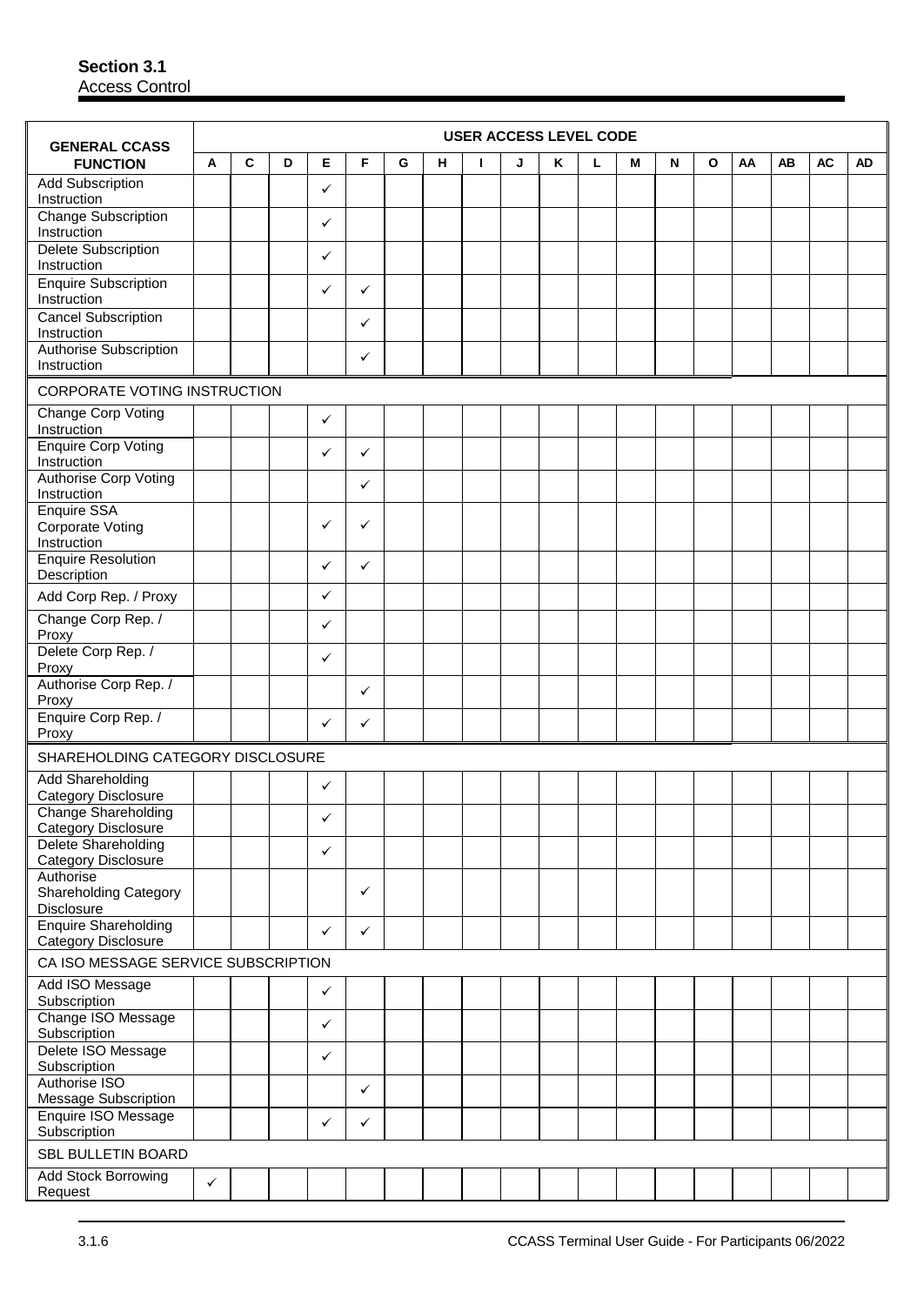| <b>GENERAL CCASS</b>                                                      |              |              |   |              |              |   |   |   | <b>USER ACCESS LEVEL CODE</b> |   |   |   |   |   |    |    |           |           |
|---------------------------------------------------------------------------|--------------|--------------|---|--------------|--------------|---|---|---|-------------------------------|---|---|---|---|---|----|----|-----------|-----------|
| <b>FUNCTION</b>                                                           | A            | $\mathbf c$  | D | Е            | F            | G | н | L | J                             | Κ | г | М | N | O | AA | AB | <b>AC</b> | <b>AD</b> |
| Change Stock<br><b>Borrowing Request</b>                                  | $\checkmark$ |              |   |              |              |   |   |   |                               |   |   |   |   |   |    |    |           |           |
| Delete Stock<br><b>Borrowing Request</b>                                  | ✓            |              |   |              |              |   |   |   |                               |   |   |   |   |   |    |    |           |           |
| <b>Enquire Stock</b>                                                      | ✓            | $\checkmark$ |   |              |              |   |   |   |                               |   |   |   |   |   |    |    |           |           |
| <b>Borrowing Request</b><br>Enquire Stock Lender<br>List                  | $\checkmark$ | $\checkmark$ |   |              |              |   |   |   |                               |   |   |   |   |   |    |    |           |           |
| <b>Enquire Stock</b><br><b>Borrowing List</b>                             | $\checkmark$ | ✓            |   |              |              |   |   |   |                               |   |   |   |   |   |    |    |           |           |
| CORPORATE COMMUNICATION                                                   |              |              |   |              |              |   |   |   |                               |   |   |   |   |   |    |    |           |           |
| <b>Add Recipient Master</b>                                               |              |              |   | ✓            |              |   |   |   |                               |   |   |   |   |   |    |    |           |           |
|                                                                           |              |              |   |              |              |   |   |   |                               |   |   |   |   |   |    |    |           |           |
| Change Recipient<br>Master                                                |              |              |   | ✓            |              |   |   |   |                               |   |   |   |   |   |    |    |           |           |
| <b>Delete Recipient</b><br>Master                                         |              |              |   | ✓            |              |   |   |   |                               |   |   |   |   |   |    |    |           |           |
| <b>Enquire Recipient</b><br>Master                                        |              |              |   | ✓            |              |   |   |   |                               |   |   |   |   |   |    |    |           |           |
| Add Event Recipient<br>List                                               |              |              |   | ✓            |              |   |   |   |                               |   |   |   |   |   |    |    |           |           |
| Delete Event Recipient<br>List                                            |              |              |   | ✓            |              |   |   |   |                               |   |   |   |   |   |    |    |           |           |
| <b>Enquire Event</b><br><b>Recipient List</b>                             |              |              |   | ✓            |              |   |   |   |                               |   |   |   |   |   |    |    |           |           |
| <b>Enquire Corporate</b><br><b>Communications Event</b>                   |              |              |   | $\checkmark$ |              |   |   |   |                               |   |   |   |   |   |    |    |           |           |
| PAYMENT INSTRUCTION                                                       |              |              |   |              |              |   |   |   |                               |   |   |   |   |   |    |    |           |           |
| <b>Enquire Payment</b><br>Instruction                                     |              | $\checkmark$ |   |              |              |   |   |   |                               |   |   |   |   |   |    |    |           |           |
| <b>Enquire TSF Payment</b><br>Instruction                                 |              | $\checkmark$ |   |              |              |   |   |   |                               |   |   |   |   |   |    |    |           |           |
| Add Intra-day Payment<br>Standing Instruction                             | $\checkmark$ |              |   | ✓            |              |   |   |   |                               |   |   |   |   |   |    |    |           |           |
| Change Intra-day<br><b>Payment Standing</b>                               | ✓            |              |   | ✓            |              |   |   |   |                               |   |   |   |   |   |    |    |           |           |
| Instruction<br>Delete Intra-day<br><b>Payment Standing</b><br>Instruction | $\checkmark$ |              |   | ✓            |              |   |   |   |                               |   |   |   |   |   |    |    |           |           |
| Authorise Intra-day<br>Payment Standing<br>Instruction                    |              |              |   |              | $\checkmark$ |   | ✓ |   |                               |   |   |   |   |   |    |    |           |           |
| Cancel Intra-day<br>Payment Standing<br>Instruction                       |              |              |   |              | $\checkmark$ |   | ✓ |   |                               |   |   |   |   |   |    |    |           |           |
| Enquire Intra-day<br>Payment Standing<br>Instruction                      | $\checkmark$ |              |   | ✓            | $\checkmark$ |   | ✓ |   |                               |   |   |   |   |   |    |    |           |           |
| Enquire Intra-day<br>Payment Summary                                      | $\checkmark$ |              |   | ✓            | $\checkmark$ |   | ✓ |   |                               |   |   |   |   |   |    |    |           |           |
| Add Nominee Payment<br>(Evening) Standing<br>Instruction                  | $\checkmark$ |              |   | ✓            |              |   |   |   |                               |   |   |   |   |   |    |    |           |           |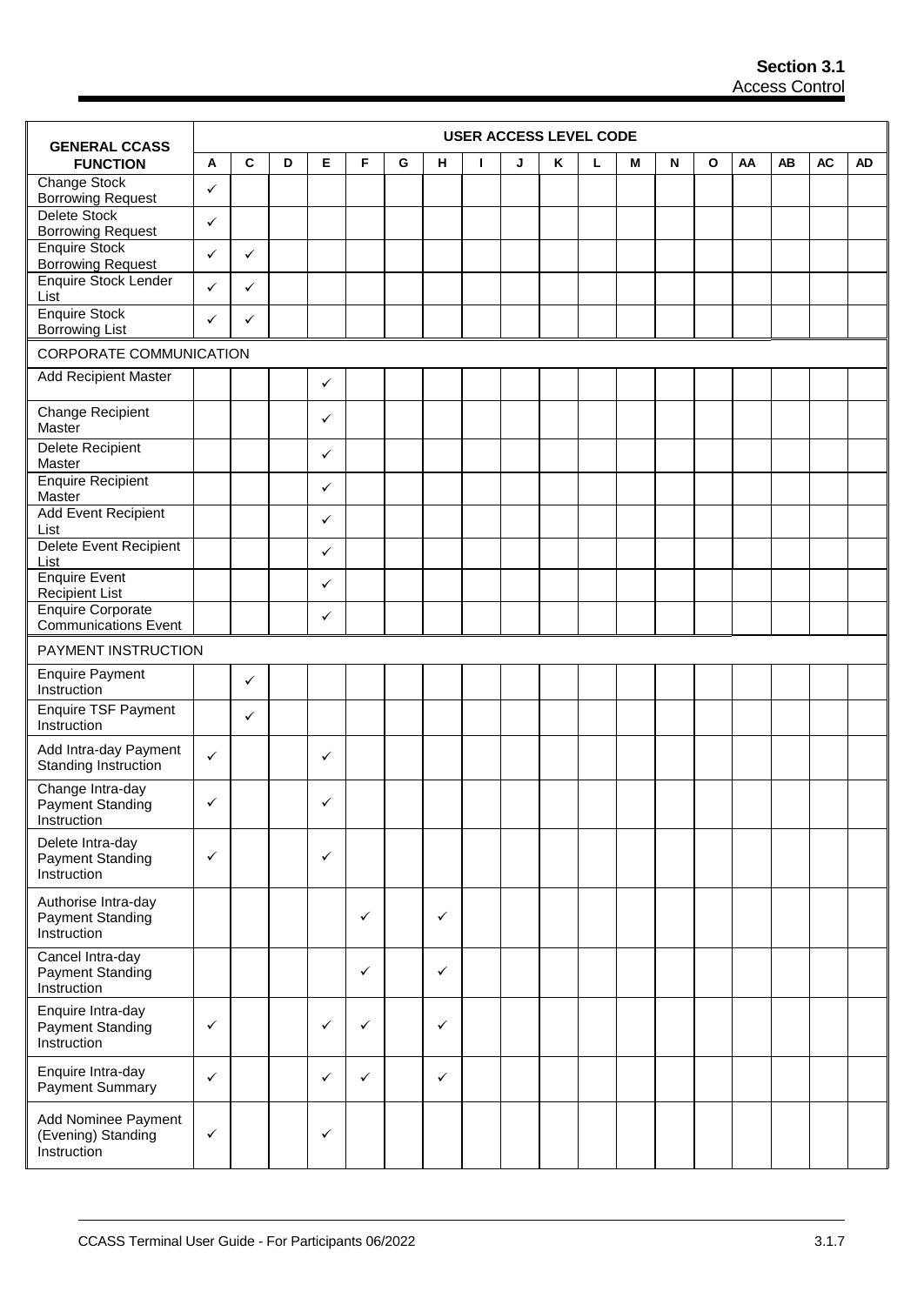| <b>GENERAL CCASS</b>                                                           |              |   |   |              |   |   |              |   | <b>USER ACCESS LEVEL CODE</b> |              |              |   |   |              |    |    |           |    |
|--------------------------------------------------------------------------------|--------------|---|---|--------------|---|---|--------------|---|-------------------------------|--------------|--------------|---|---|--------------|----|----|-----------|----|
| <b>FUNCTION</b>                                                                | A            | C | D | Е            | F | G | н.           | L | J                             | Κ            | Г            | M | N | $\mathbf{o}$ | AA | AB | <b>AC</b> | AD |
| Change Nominee<br>Payment (Evening)<br>Standing Instruction                    | $\checkmark$ |   |   | $\checkmark$ |   |   |              |   |                               |              |              |   |   |              |    |    |           |    |
| Delete Nominee<br>Payment (Evening)<br>Standing Instruction                    | $\checkmark$ |   |   | $\checkmark$ |   |   |              |   |                               |              |              |   |   |              |    |    |           |    |
| Authorise Nominee<br>Payment (Evening)<br>Standing Instruction                 |              |   |   |              | ✓ |   | ✓            |   |                               |              |              |   |   |              |    |    |           |    |
| <b>Cancel Nominee</b><br>Payment (Evening)<br>Standing Instruction             |              |   |   |              | ✓ |   | ✓            |   |                               |              |              |   |   |              |    |    |           |    |
| <b>Enquire Nominee</b><br>Payment (Evening)<br>Standing Instruction            | $\checkmark$ |   |   | $\checkmark$ | ✓ |   | ✓            |   |                               |              |              |   |   |              |    |    |           |    |
| HIDE UNMATCHED SI CONTENT COUNTEPARTY LIST                                     |              |   |   |              |   |   |              |   |                               |              |              |   |   |              |    |    |           |    |
| Input Hide Unmatched<br>SI Content<br><b>Counterparty List</b>                 | ✓            |   |   |              |   |   |              |   |                               |              |              |   |   |              |    |    |           |    |
| Delete Hide<br><b>Unmatched SI Content</b><br><b>Counterparty List</b>         | ✓            |   |   |              |   |   |              |   |                               |              |              |   |   |              |    |    |           |    |
| Authorise Hide<br><b>Unmatched SI Content</b><br><b>Counterparty List</b>      |              |   |   |              |   |   | ✓            |   |                               |              |              |   |   |              |    |    |           |    |
| Cancel Hide<br><b>Unmatched SI Content</b><br><b>Counterparty List</b>         |              |   |   |              |   |   | ✓            |   |                               |              |              |   |   |              |    |    |           |    |
| <b>Enquire Hide</b><br><b>Unmatched SI Content</b><br><b>Counterparty List</b> | $\checkmark$ |   |   |              |   |   | $\checkmark$ |   |                               |              |              |   |   |              |    |    |           |    |
| ISI (WITH AFFIRMATION) COUNTERPARTY LIST                                       |              |   |   |              |   |   |              |   |                               |              |              |   |   |              |    |    |           |    |
| Input ISI (With<br>Affirmation)<br><b>Counterparty List</b>                    |              |   |   |              |   |   |              |   |                               | $\checkmark$ |              |   |   |              |    |    |           |    |
| Delete ISI (With<br>Affirmation)<br><b>Counterparty List</b>                   |              |   |   |              |   |   |              |   |                               | $\checkmark$ |              |   |   |              |    |    |           |    |
| Authorise ISI (With<br>Affirmation)<br><b>Counterparty List</b>                |              |   |   |              |   |   |              |   |                               |              | $\checkmark$ |   |   |              |    |    |           |    |
| Cancel ISI (With<br>Affirmation)<br><b>Counterparty List</b>                   |              |   |   |              |   |   |              |   |                               |              | $\checkmark$ |   |   |              |    |    |           |    |
| Enquire ISI (With<br>Affirmation)<br><b>Counterparty List</b>                  |              |   |   |              |   |   |              |   |                               | ✓            | $\checkmark$ |   |   |              |    |    |           |    |
| ISI (WITHOUT AFFIRMATION) COUNTERPARTY LIST                                    |              |   |   |              |   |   |              |   |                               |              |              |   |   |              |    |    |           |    |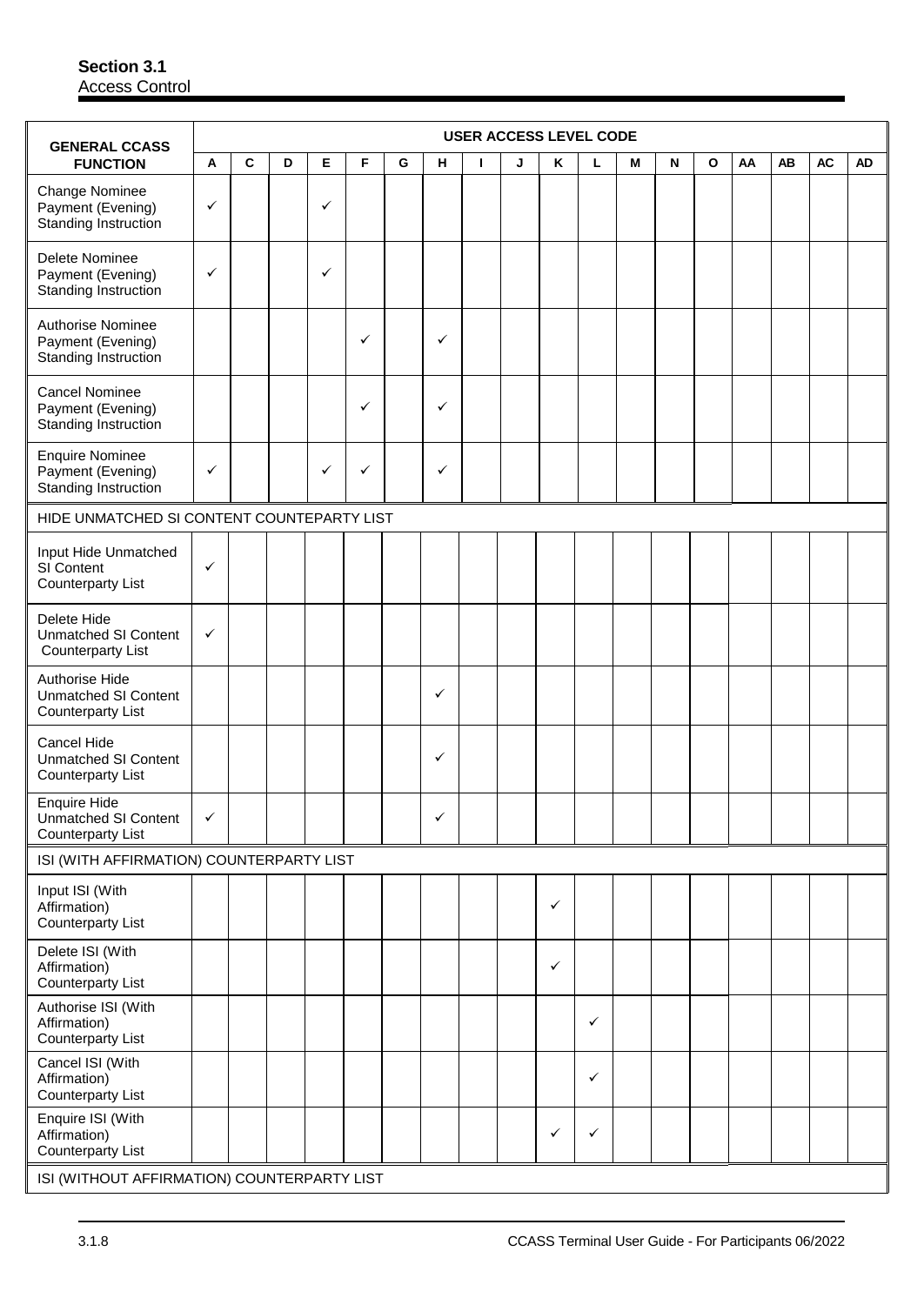| <b>GENERAL CCASS</b>                                               |              |              |              |              |              |              |              | <b>USER ACCESS LEVEL CODE</b> |              |              |   |              |   |              |              |           |           |           |
|--------------------------------------------------------------------|--------------|--------------|--------------|--------------|--------------|--------------|--------------|-------------------------------|--------------|--------------|---|--------------|---|--------------|--------------|-----------|-----------|-----------|
| <b>FUNCTION</b>                                                    | Α            | C            | D            | Е            | F            | G            | н            | т                             | J            | Κ            | г | M            | N | $\mathbf{o}$ | AA           | <b>AB</b> | <b>AC</b> | <b>AD</b> |
| Input ISI (Without<br>Affirmation)<br><b>Counterparty List</b>     |              |              |              |              |              |              |              |                               |              |              |   |              |   |              | $\checkmark$ |           |           |           |
| Delete ISI (Without<br>Affirmation)<br><b>Counterparty List</b>    |              |              |              |              |              |              |              |                               |              |              |   |              |   |              | ✓            |           |           |           |
| Authorise ISI (Without<br>Affirmation)<br><b>Counterparty List</b> |              |              |              |              |              |              |              |                               |              |              |   |              |   |              |              | ✓         |           |           |
| Cancel ISI (Without<br>Affirmation)<br><b>Counterparty List</b>    |              |              |              |              |              |              |              |                               |              |              |   |              |   |              |              | ✓         |           |           |
| Enquire ISI (Without<br>Affirmation)<br><b>Counterparty List</b>   |              |              |              |              |              |              |              |                               |              |              |   |              |   |              | ✓            | ✓         |           |           |
| <b>ENQUIRE SETTLEMENT ACT / STATUS</b>                             |              |              |              |              |              |              |              |                               |              |              |   |              |   |              |              |           |           |           |
| Enquire Due/Overdue<br>Position                                    |              | $\checkmark$ |              |              |              |              |              |                               |              |              |   |              |   |              |              |           |           |           |
| <b>Enquire Stock Account</b><br>Balance                            |              | $\checkmark$ |              |              |              |              |              |                               |              |              |   |              |   |              |              |           |           |           |
| <b>Enquire Stock Account</b><br>Movement                           |              | ✓            |              |              |              |              |              |                               |              |              |   |              |   |              |              |           |           |           |
| <b>Enquire Settlement</b><br>Activity                              |              | $\checkmark$ |              |              |              |              |              |                               |              |              |   |              |   |              |              |           |           |           |
| Enquire Money<br>Position / Instruction                            |              | $\checkmark$ |              |              |              |              |              |                               |              |              |   |              |   |              |              |           |           |           |
| <b>GENERAL ENQUIRIES</b>                                           |              |              |              |              |              |              |              |                               |              |              |   |              |   |              |              |           |           |           |
| Enquire<br>Announcement<br>Information                             | ✓            | ✓            | $\checkmark$ | ✓            | ✓            | ✓            | ✓            | $\checkmark$                  | ✓            |              |   | $\checkmark$ |   |              |              |           |           |           |
| <b>Enquire Participant List</b>                                    | $\checkmark$ | $\checkmark$ | $\checkmark$ | ✓            | ✓            | ✓            | ✓            | $\checkmark$                  | $\checkmark$ | $\checkmark$ | ✓ | ✓            |   |              |              |           |           |           |
| <b>Enquire Stock List</b>                                          | $\checkmark$ | ✓            | ✓            | ✓            | ✓            | ✓            | ✓            | ✓                             | ✓            |              |   | ✓            |   |              |              |           |           |           |
| <b>Enquire Reported Lost</b><br>Certificate                        |              | $\checkmark$ |              |              |              |              |              |                               |              |              |   |              |   |              |              |           |           |           |
| Enquire Buy-in<br>Confirmation                                     | $\checkmark$ |              |              |              |              |              | $\checkmark$ | $\checkmark$                  | $\checkmark$ |              |   |              |   |              |              |           |           |           |
| Enquire NCP/GCP<br>Mapping                                         |              | $\checkmark$ |              |              |              |              |              |                               |              |              |   |              |   |              |              |           |           |           |
| <b>Enquire Issuer</b><br>Announcement                              | $\checkmark$ | $\checkmark$ | $\checkmark$ | $\checkmark$ | $\checkmark$ | $\checkmark$ | ✓            | $\checkmark$                  | $\checkmark$ |              |   | $\checkmark$ |   |              |              |           |           |           |
| STOCK BORROWING/LENDING                                            |              |              |              |              |              |              |              |                               |              |              |   |              |   |              |              |           |           |           |
| Input Recall Request                                               |              |              |              |              |              |              |              |                               |              |              |   | ✓            |   |              |              |           |           |           |
| Change Cash<br>Compensation<br>Indicator                           |              |              |              |              |              |              |              |                               |              |              |   | ✓            |   |              |              |           |           |           |
| <b>Enquire Lending</b><br>Position                                 |              | $\checkmark$ |              |              |              |              |              |                               |              |              |   | $\checkmark$ |   |              |              |           |           |           |
| <b>Enquire Stock</b><br>Borrowing Information                      |              | $\checkmark$ |              |              |              |              |              |                               |              |              |   | $\checkmark$ |   |              |              |           |           |           |
| EIPO APPLICATION                                                   |              |              |              |              |              |              |              |                               |              |              |   |              |   |              |              |           |           |           |
| Add EIPO Application                                               |              |              |              | $\checkmark$ |              |              |              |                               |              |              |   |              |   |              |              |           |           |           |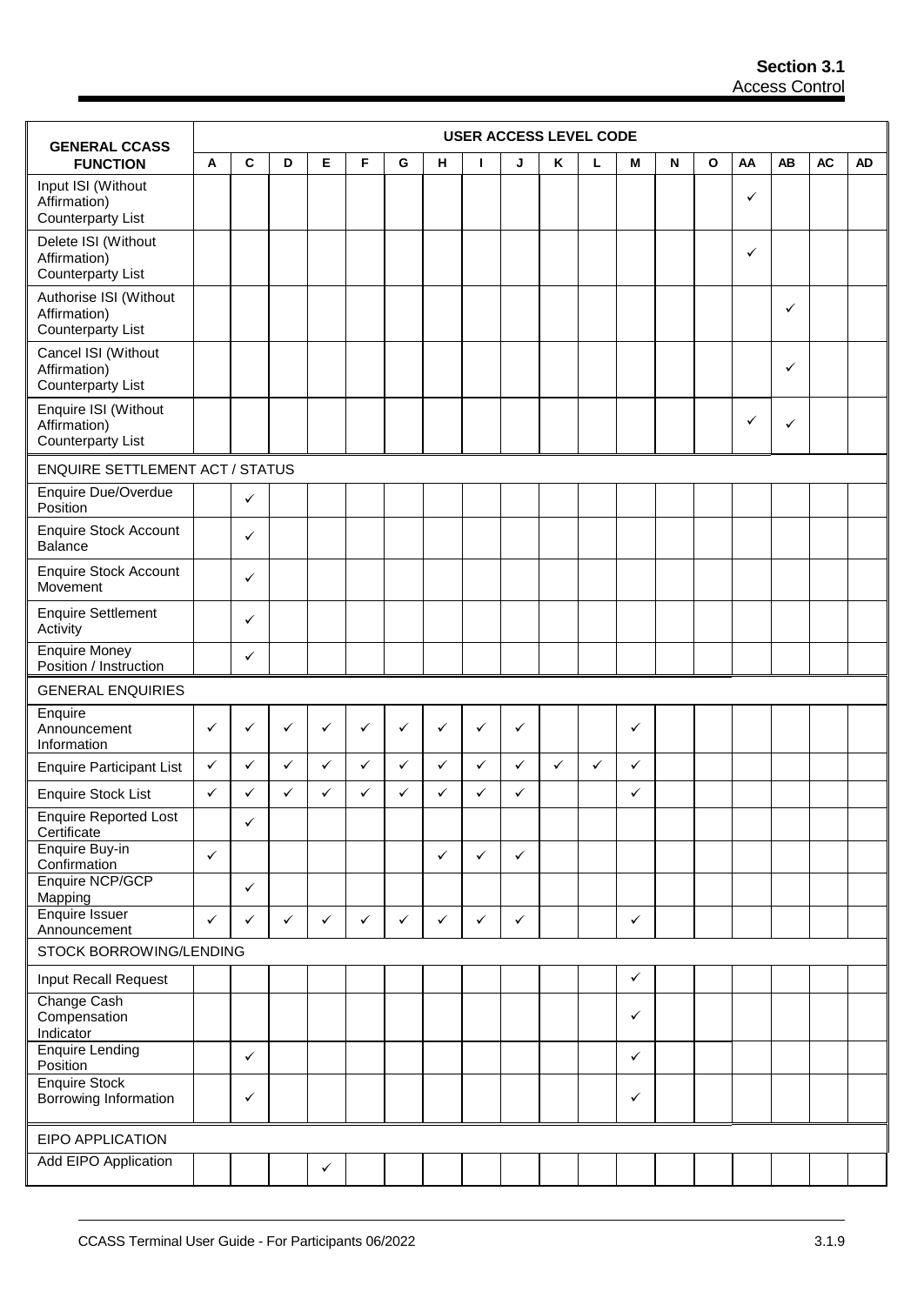| C<br>D<br>E<br>F<br>Κ<br>AA<br><b>AB</b><br><b>AC</b><br><b>FUNCTION</b><br>Α<br>G<br>н<br>T<br>J<br>г<br>M<br>N<br>O<br><b>AD</b><br>Change Pending EIPO<br>✓<br>Application<br>Delete Pending EIPO<br>✓<br>Application<br>Authorise EIPO<br>✓<br>Application<br>Cancel EIPO<br>✓<br>Application<br>Enquire EIPO<br>✓<br>✓<br>Application<br><b>Enquire EIPO Total</b><br>✓<br><b>Application Quantity</b><br>$\checkmark$<br>and Money Obligation<br><b>Enquire Authorised</b><br>✓<br>✓<br>EIPO Announcement<br><b>Enquire Allotment</b><br>✓<br>✓<br>Result<br>Confirm EIPO<br>$\checkmark$<br>Application<br><b>Delete Confirmed</b><br>✓<br>EIPO Application<br><b>Authorise Confirmed</b><br>✓<br>EIPO Application<br><b>Cancel Confirmed</b><br>$\checkmark$<br>EIPO Application<br><b>Enquire Confirmed</b><br>✓<br>✓<br>EIPO Application<br><b>UNIT ORDER</b><br>Add Cash Creation<br>✓<br>Order<br><b>Change Cash Creation</b><br>✓<br>Order<br>Delete Cash Creation<br>✓<br>Order<br><b>Authorise Cash</b><br>$\checkmark$<br><b>Creation Order</b><br><b>Enquire Cash Creation</b><br>✓<br>✓<br>Order<br>Add In Kind Creation<br>$\checkmark$<br>Order<br>Change In Kind<br>$\checkmark$<br><b>Creation Order</b><br>Delete In Kind<br>✓<br><b>Creation Order</b><br>Authorise In Kind<br>$\checkmark$<br><b>Creation Order</b><br>Enquire In Kind<br>✓<br>$\checkmark$ | <b>GENERAL CCASS</b>  |  |  |  |  | <b>USER ACCESS LEVEL CODE</b> |  |  |  |  |  |
|--------------------------------------------------------------------------------------------------------------------------------------------------------------------------------------------------------------------------------------------------------------------------------------------------------------------------------------------------------------------------------------------------------------------------------------------------------------------------------------------------------------------------------------------------------------------------------------------------------------------------------------------------------------------------------------------------------------------------------------------------------------------------------------------------------------------------------------------------------------------------------------------------------------------------------------------------------------------------------------------------------------------------------------------------------------------------------------------------------------------------------------------------------------------------------------------------------------------------------------------------------------------------------------------------------------------------------------------------------------------------------------|-----------------------|--|--|--|--|-------------------------------|--|--|--|--|--|
|                                                                                                                                                                                                                                                                                                                                                                                                                                                                                                                                                                                                                                                                                                                                                                                                                                                                                                                                                                                                                                                                                                                                                                                                                                                                                                                                                                                      |                       |  |  |  |  |                               |  |  |  |  |  |
|                                                                                                                                                                                                                                                                                                                                                                                                                                                                                                                                                                                                                                                                                                                                                                                                                                                                                                                                                                                                                                                                                                                                                                                                                                                                                                                                                                                      |                       |  |  |  |  |                               |  |  |  |  |  |
|                                                                                                                                                                                                                                                                                                                                                                                                                                                                                                                                                                                                                                                                                                                                                                                                                                                                                                                                                                                                                                                                                                                                                                                                                                                                                                                                                                                      |                       |  |  |  |  |                               |  |  |  |  |  |
|                                                                                                                                                                                                                                                                                                                                                                                                                                                                                                                                                                                                                                                                                                                                                                                                                                                                                                                                                                                                                                                                                                                                                                                                                                                                                                                                                                                      |                       |  |  |  |  |                               |  |  |  |  |  |
|                                                                                                                                                                                                                                                                                                                                                                                                                                                                                                                                                                                                                                                                                                                                                                                                                                                                                                                                                                                                                                                                                                                                                                                                                                                                                                                                                                                      |                       |  |  |  |  |                               |  |  |  |  |  |
|                                                                                                                                                                                                                                                                                                                                                                                                                                                                                                                                                                                                                                                                                                                                                                                                                                                                                                                                                                                                                                                                                                                                                                                                                                                                                                                                                                                      |                       |  |  |  |  |                               |  |  |  |  |  |
|                                                                                                                                                                                                                                                                                                                                                                                                                                                                                                                                                                                                                                                                                                                                                                                                                                                                                                                                                                                                                                                                                                                                                                                                                                                                                                                                                                                      |                       |  |  |  |  |                               |  |  |  |  |  |
|                                                                                                                                                                                                                                                                                                                                                                                                                                                                                                                                                                                                                                                                                                                                                                                                                                                                                                                                                                                                                                                                                                                                                                                                                                                                                                                                                                                      |                       |  |  |  |  |                               |  |  |  |  |  |
|                                                                                                                                                                                                                                                                                                                                                                                                                                                                                                                                                                                                                                                                                                                                                                                                                                                                                                                                                                                                                                                                                                                                                                                                                                                                                                                                                                                      |                       |  |  |  |  |                               |  |  |  |  |  |
|                                                                                                                                                                                                                                                                                                                                                                                                                                                                                                                                                                                                                                                                                                                                                                                                                                                                                                                                                                                                                                                                                                                                                                                                                                                                                                                                                                                      |                       |  |  |  |  |                               |  |  |  |  |  |
|                                                                                                                                                                                                                                                                                                                                                                                                                                                                                                                                                                                                                                                                                                                                                                                                                                                                                                                                                                                                                                                                                                                                                                                                                                                                                                                                                                                      |                       |  |  |  |  |                               |  |  |  |  |  |
|                                                                                                                                                                                                                                                                                                                                                                                                                                                                                                                                                                                                                                                                                                                                                                                                                                                                                                                                                                                                                                                                                                                                                                                                                                                                                                                                                                                      |                       |  |  |  |  |                               |  |  |  |  |  |
|                                                                                                                                                                                                                                                                                                                                                                                                                                                                                                                                                                                                                                                                                                                                                                                                                                                                                                                                                                                                                                                                                                                                                                                                                                                                                                                                                                                      |                       |  |  |  |  |                               |  |  |  |  |  |
|                                                                                                                                                                                                                                                                                                                                                                                                                                                                                                                                                                                                                                                                                                                                                                                                                                                                                                                                                                                                                                                                                                                                                                                                                                                                                                                                                                                      |                       |  |  |  |  |                               |  |  |  |  |  |
|                                                                                                                                                                                                                                                                                                                                                                                                                                                                                                                                                                                                                                                                                                                                                                                                                                                                                                                                                                                                                                                                                                                                                                                                                                                                                                                                                                                      |                       |  |  |  |  |                               |  |  |  |  |  |
|                                                                                                                                                                                                                                                                                                                                                                                                                                                                                                                                                                                                                                                                                                                                                                                                                                                                                                                                                                                                                                                                                                                                                                                                                                                                                                                                                                                      |                       |  |  |  |  |                               |  |  |  |  |  |
|                                                                                                                                                                                                                                                                                                                                                                                                                                                                                                                                                                                                                                                                                                                                                                                                                                                                                                                                                                                                                                                                                                                                                                                                                                                                                                                                                                                      |                       |  |  |  |  |                               |  |  |  |  |  |
|                                                                                                                                                                                                                                                                                                                                                                                                                                                                                                                                                                                                                                                                                                                                                                                                                                                                                                                                                                                                                                                                                                                                                                                                                                                                                                                                                                                      |                       |  |  |  |  |                               |  |  |  |  |  |
|                                                                                                                                                                                                                                                                                                                                                                                                                                                                                                                                                                                                                                                                                                                                                                                                                                                                                                                                                                                                                                                                                                                                                                                                                                                                                                                                                                                      |                       |  |  |  |  |                               |  |  |  |  |  |
|                                                                                                                                                                                                                                                                                                                                                                                                                                                                                                                                                                                                                                                                                                                                                                                                                                                                                                                                                                                                                                                                                                                                                                                                                                                                                                                                                                                      |                       |  |  |  |  |                               |  |  |  |  |  |
|                                                                                                                                                                                                                                                                                                                                                                                                                                                                                                                                                                                                                                                                                                                                                                                                                                                                                                                                                                                                                                                                                                                                                                                                                                                                                                                                                                                      |                       |  |  |  |  |                               |  |  |  |  |  |
|                                                                                                                                                                                                                                                                                                                                                                                                                                                                                                                                                                                                                                                                                                                                                                                                                                                                                                                                                                                                                                                                                                                                                                                                                                                                                                                                                                                      |                       |  |  |  |  |                               |  |  |  |  |  |
|                                                                                                                                                                                                                                                                                                                                                                                                                                                                                                                                                                                                                                                                                                                                                                                                                                                                                                                                                                                                                                                                                                                                                                                                                                                                                                                                                                                      |                       |  |  |  |  |                               |  |  |  |  |  |
|                                                                                                                                                                                                                                                                                                                                                                                                                                                                                                                                                                                                                                                                                                                                                                                                                                                                                                                                                                                                                                                                                                                                                                                                                                                                                                                                                                                      |                       |  |  |  |  |                               |  |  |  |  |  |
|                                                                                                                                                                                                                                                                                                                                                                                                                                                                                                                                                                                                                                                                                                                                                                                                                                                                                                                                                                                                                                                                                                                                                                                                                                                                                                                                                                                      |                       |  |  |  |  |                               |  |  |  |  |  |
|                                                                                                                                                                                                                                                                                                                                                                                                                                                                                                                                                                                                                                                                                                                                                                                                                                                                                                                                                                                                                                                                                                                                                                                                                                                                                                                                                                                      |                       |  |  |  |  |                               |  |  |  |  |  |
|                                                                                                                                                                                                                                                                                                                                                                                                                                                                                                                                                                                                                                                                                                                                                                                                                                                                                                                                                                                                                                                                                                                                                                                                                                                                                                                                                                                      |                       |  |  |  |  |                               |  |  |  |  |  |
|                                                                                                                                                                                                                                                                                                                                                                                                                                                                                                                                                                                                                                                                                                                                                                                                                                                                                                                                                                                                                                                                                                                                                                                                                                                                                                                                                                                      | <b>Creation Order</b> |  |  |  |  |                               |  |  |  |  |  |
| <b>Add Redemption Order</b><br>$\checkmark$                                                                                                                                                                                                                                                                                                                                                                                                                                                                                                                                                                                                                                                                                                                                                                                                                                                                                                                                                                                                                                                                                                                                                                                                                                                                                                                                          |                       |  |  |  |  |                               |  |  |  |  |  |
| Change Redemption<br>$\checkmark$<br>Order                                                                                                                                                                                                                                                                                                                                                                                                                                                                                                                                                                                                                                                                                                                                                                                                                                                                                                                                                                                                                                                                                                                                                                                                                                                                                                                                           |                       |  |  |  |  |                               |  |  |  |  |  |
| Delete Redemption<br>$\checkmark$<br>Order                                                                                                                                                                                                                                                                                                                                                                                                                                                                                                                                                                                                                                                                                                                                                                                                                                                                                                                                                                                                                                                                                                                                                                                                                                                                                                                                           |                       |  |  |  |  |                               |  |  |  |  |  |
| Authorise Redemption<br>$\checkmark$<br>Order                                                                                                                                                                                                                                                                                                                                                                                                                                                                                                                                                                                                                                                                                                                                                                                                                                                                                                                                                                                                                                                                                                                                                                                                                                                                                                                                        |                       |  |  |  |  |                               |  |  |  |  |  |
| <b>Enquire Redemption</b><br>$\checkmark$<br>$\checkmark$<br>Order                                                                                                                                                                                                                                                                                                                                                                                                                                                                                                                                                                                                                                                                                                                                                                                                                                                                                                                                                                                                                                                                                                                                                                                                                                                                                                                   |                       |  |  |  |  |                               |  |  |  |  |  |
| Add ETF Book-entry<br>✓<br>Deposit and<br>Withdrawal Ordor                                                                                                                                                                                                                                                                                                                                                                                                                                                                                                                                                                                                                                                                                                                                                                                                                                                                                                                                                                                                                                                                                                                                                                                                                                                                                                                           |                       |  |  |  |  |                               |  |  |  |  |  |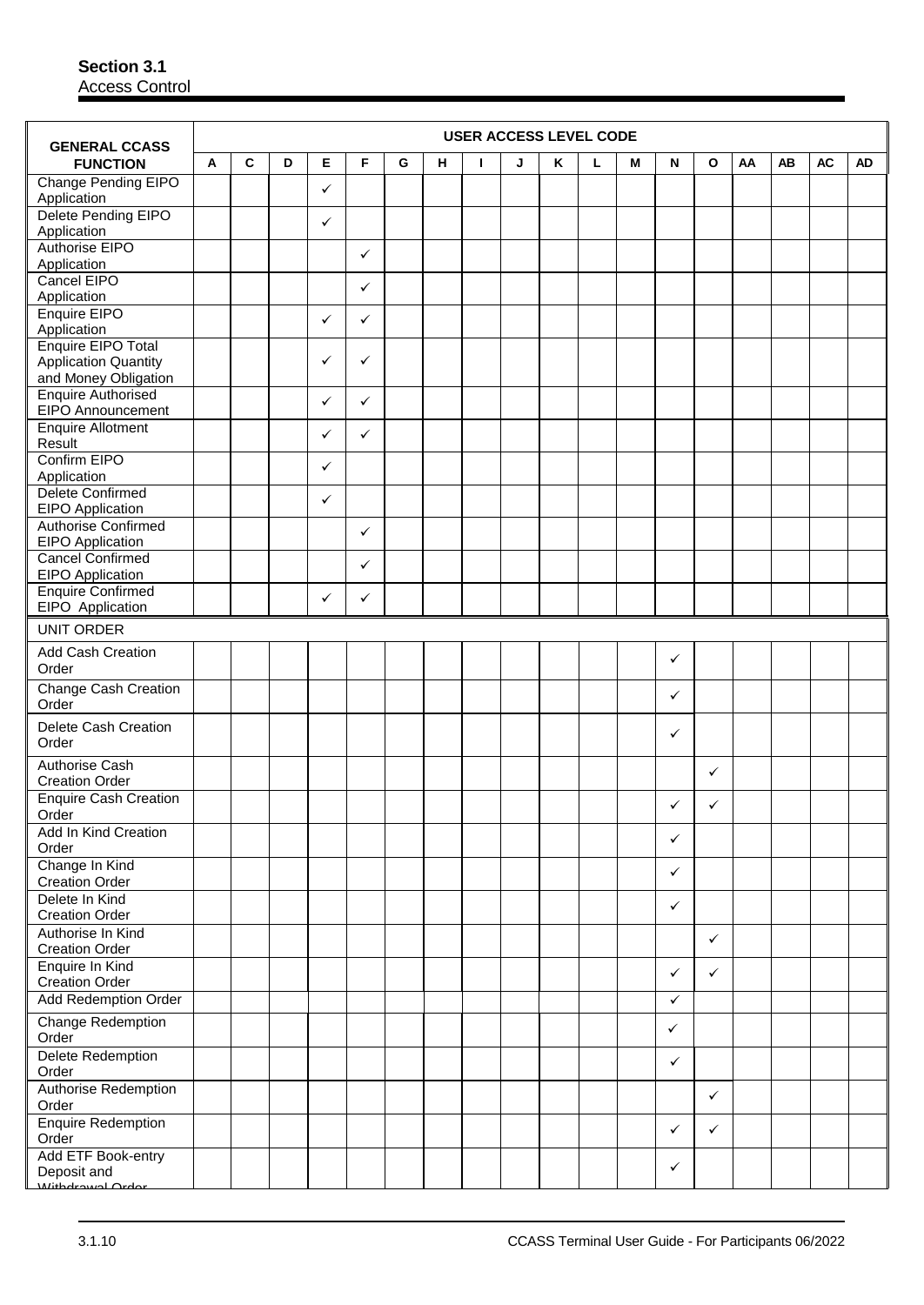| <b>GENERAL CCASS</b>                                         |              |             |   |              |   |   |              |    | <b>USER ACCESS LEVEL CODE</b> |   |   |   |   |              |    |    |              |              |
|--------------------------------------------------------------|--------------|-------------|---|--------------|---|---|--------------|----|-------------------------------|---|---|---|---|--------------|----|----|--------------|--------------|
| <b>FUNCTION</b>                                              | A            | $\mathbf c$ | D | Е            | F | G | н            | L. | J                             | Κ | L | M | N | $\mathbf{o}$ | AA | AB | <b>AC</b>    | <b>AD</b>    |
| Delete ETF Book-entry<br>Deposit and<br>Withdrawal Order     |              |             |   |              |   |   |              |    |                               |   |   |   | ✓ |              |    |    |              |              |
| Authorise ETF Book-<br>entry Deposit and<br>Withdrawal Order |              |             |   |              |   |   |              |    |                               |   |   |   |   | ✓            |    |    |              |              |
| Enquire ETF Book-<br>entry Deposit and<br>Withdrawal Order   |              |             |   |              |   |   |              |    |                               |   |   |   | ✓ | ✓            |    |    |              |              |
| <b>TENDER INSTRUCTION</b>                                    |              |             |   |              |   |   |              |    |                               |   |   |   |   |              |    |    |              |              |
| <b>Add Tender Instruction</b>                                |              |             |   | $\checkmark$ |   |   |              |    |                               |   |   |   |   |              |    |    |              |              |
| Change Tender<br>Instruction                                 |              |             |   | ✓            |   |   |              |    |                               |   |   |   |   |              |    |    |              |              |
| Delete Tender<br>Instruction                                 |              |             |   | ✓            |   |   |              |    |                               |   |   |   |   |              |    |    |              |              |
| <b>Authorise Tender</b><br>Instruction                       |              |             |   |              | ✓ |   |              |    |                               |   |   |   |   |              |    |    |              |              |
| <b>Cancel Tender</b><br>Instruction                          |              |             |   |              | ✓ |   |              |    |                               |   |   |   |   |              |    |    |              |              |
| <b>Enquire Tender</b><br>Instruction                         |              |             |   | $\checkmark$ | ✓ |   |              |    |                               |   |   |   |   |              |    |    |              |              |
| <b>Enquire Authorised</b><br><b>Tender Announcement</b>      |              |             |   | ✓            | ✓ |   |              |    |                               |   |   |   |   |              |    |    |              |              |
| <b>Enquire Tender Result</b>                                 |              |             |   | $\checkmark$ | ✓ |   |              |    |                               |   |   |   |   |              |    |    |              |              |
| STOCK SEGREGATED ACCOUNT WITH STATEMENT SERVICE (SSA) MASTER |              |             |   |              |   |   |              |    |                               |   |   |   |   |              |    |    |              |              |
| Add SSA                                                      |              |             |   |              |   |   |              |    |                               |   |   |   |   |              |    |    | ✓            |              |
| Change SSA                                                   |              |             |   |              |   |   |              |    |                               |   |   |   |   |              |    |    | ✓            |              |
| Delete SSA                                                   |              |             |   |              |   |   |              |    |                               |   |   |   |   |              |    |    | ✓            |              |
| Enquire SSA                                                  |              |             |   |              |   |   |              |    |                               |   |   |   |   |              |    |    | $\checkmark$ | $\checkmark$ |
| <b>Reset SSA Phone</b><br>Password                           |              |             |   |              |   |   |              |    |                               |   |   |   |   |              |    |    |              | $\checkmark$ |
| Add SSA Bank<br>Account                                      |              |             |   |              |   |   |              |    |                               |   |   |   |   |              |    |    | ✓            |              |
| Change SSA Bank<br>Account                                   |              |             |   |              |   |   |              |    |                               |   |   |   |   |              |    |    | ✓            |              |
| Delete SSA Bank<br>Account                                   |              |             |   |              |   |   |              |    |                               |   |   |   |   |              |    |    | ✓            |              |
| Enquire SSA Bank<br>Account                                  |              |             |   |              |   |   |              |    |                               |   |   |   |   |              |    |    | $\checkmark$ | $\checkmark$ |
| STOCK RELEASE REQUEST                                        |              |             |   |              |   |   |              |    |                               |   |   |   |   |              |    |    |              |              |
| <b>Add Stock Release</b><br>Request                          | $\checkmark$ |             |   |              |   |   |              |    |                               |   |   |   |   |              |    |    |              |              |
| <b>Change Stock Release</b><br>Request                       | $\checkmark$ |             |   |              |   |   |              |    |                               |   |   |   |   |              |    |    |              |              |
| Delete Stock Release<br>Request                              | $\checkmark$ |             |   |              |   |   |              |    |                               |   |   |   |   |              |    |    |              |              |
| <b>Authorize Stock</b><br>Release Request                    |              |             |   |              |   |   | $\checkmark$ |    |                               |   |   |   |   |              |    |    |              |              |
| <b>Enquire Stock Release</b><br>Request                      | $\checkmark$ |             |   |              |   |   | $\checkmark$ |    |                               |   |   |   |   |              |    |    |              |              |
| SPSA DELIVERY FAILURE MAINTENANCE                            |              |             |   |              |   |   |              |    |                               |   |   |   |   |              |    |    |              |              |
| Add Sellable Balance                                         | $\checkmark$ |             |   |              |   |   |              |    |                               |   |   |   |   |              |    |    |              |              |
| <b>Adjustment Request</b>                                    |              |             |   |              |   |   |              |    |                               |   |   |   |   |              |    |    |              |              |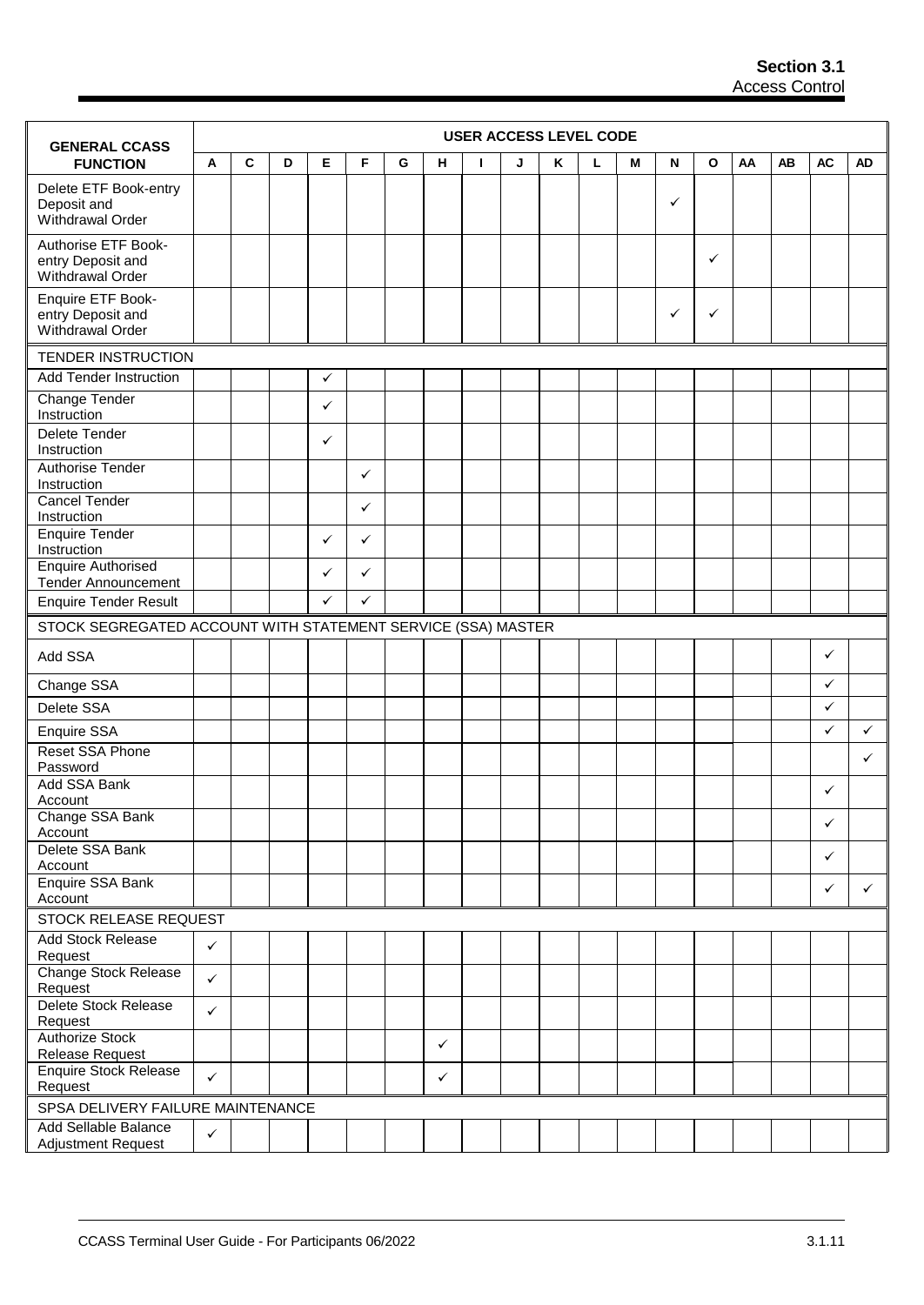| <b>GENERAL CCASS</b>                                            |              |              |   |   |   |   |   | <b>USER ACCESS LEVEL CODE</b> |   |   |   |   |              |    |    |           |           |
|-----------------------------------------------------------------|--------------|--------------|---|---|---|---|---|-------------------------------|---|---|---|---|--------------|----|----|-----------|-----------|
| <b>FUNCTION</b>                                                 | A            | $\mathbf{C}$ | D | E | F | G | н |                               | J | K | М | N | $\mathbf{o}$ | AA | AB | <b>AC</b> | <b>AD</b> |
| Change Sellable<br><b>Balance Adjustment</b><br>Request         | $\checkmark$ |              |   |   |   |   |   |                               |   |   |   |   |              |    |    |           |           |
| Delete Sellable<br><b>Balance Adjustment</b><br>Request         | ✓            |              |   |   |   |   |   |                               |   |   |   |   |              |    |    |           |           |
| Authorise Sellable<br><b>Balance Adjustment</b><br>Request      |              |              |   |   |   |   | ✓ |                               |   |   |   |   |              |    |    |           |           |
| <b>Cancel Sellable</b><br><b>Balance Adjustment</b><br>Request  |              |              |   |   |   |   | ✓ |                               |   |   |   |   |              |    |    |           |           |
| <b>Enquire Sellable</b><br><b>Balance Adjustment</b><br>Request | ✓            |              |   |   |   |   | ✓ |                               |   |   |   |   |              |    |    |           |           |
| INTER-COUNTER TRANSFER/CONVERSION INSTRUCTION                   |              |              |   |   |   |   |   |                               |   |   |   |   |              |    |    |           |           |
| Input Inter-counter<br>Transfer/Conversion<br>Instruction       |              |              |   |   |   | ✓ |   |                               |   |   |   |   |              |    |    |           |           |
| Cancel Inter-counter<br>Transfer/Conversion<br>Instruction      |              |              |   |   |   | ✓ |   |                               |   |   |   |   |              |    |    |           |           |
| Enquire Inter-counter<br>Transfer/Conversion<br>Instruction     |              |              |   |   |   | ✓ |   |                               |   |   |   |   |              |    |    |           |           |

 $'\checkmark$  means the user has the access right to the functions.

M means only CCASS Participants with Stock Borrowing / Lending Account can apply the user access level.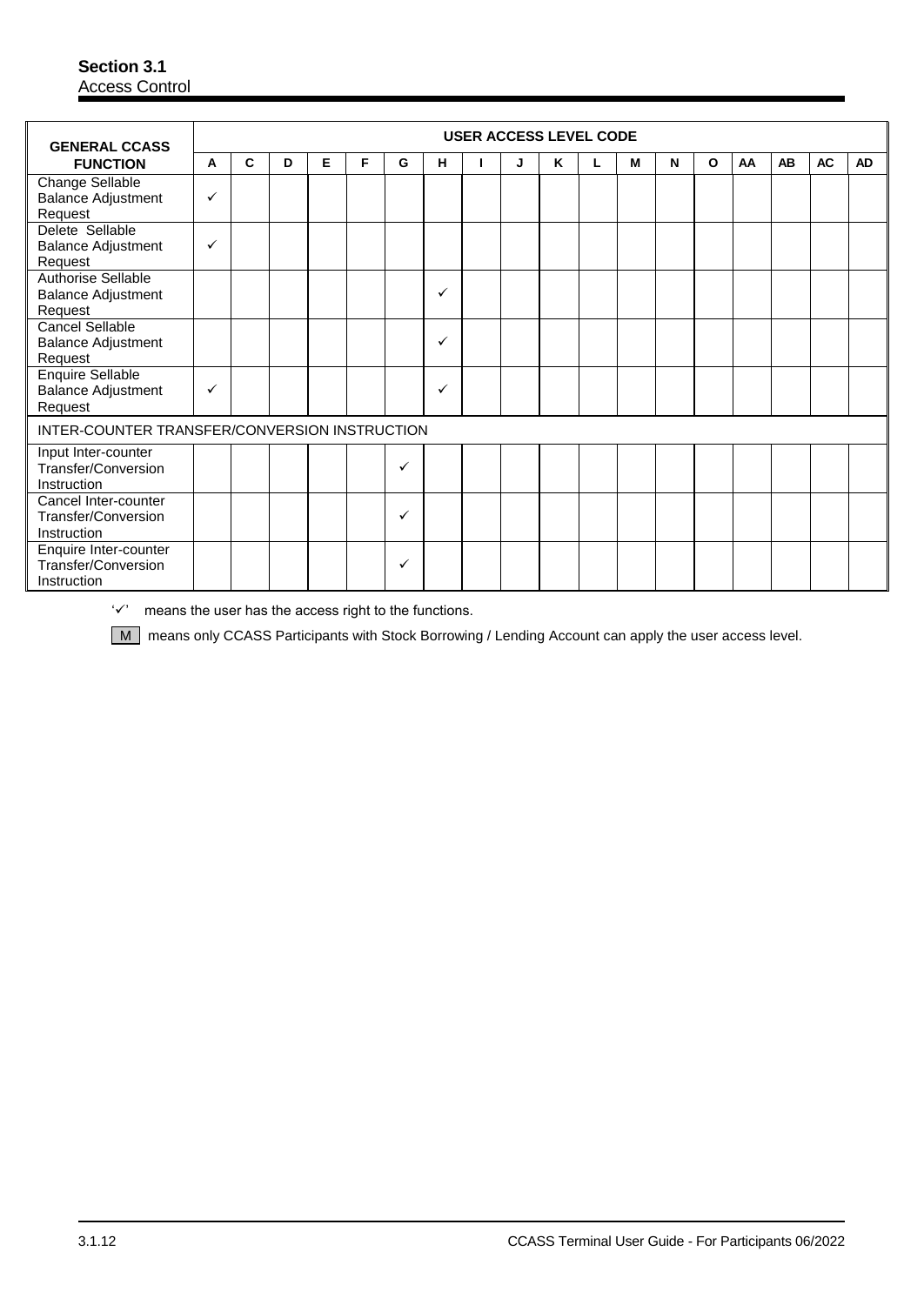| <b>CCMS FUNCTIONS</b>                                     |              |              | <b>USER ACCESS LEVEL CODE</b> |   |   |              |              |
|-----------------------------------------------------------|--------------|--------------|-------------------------------|---|---|--------------|--------------|
|                                                           | P            | Q            | S                             | т | U | W            | $\mathbf{x}$ |
| <b>GENERAL FUNCTIONS</b>                                  |              |              |                               |   |   |              |              |
| <b>Enquire Broadcast Message</b>                          | ✓            | ✓            | ✓                             | ✓ | ✓ |              |              |
| <b>CCMS STOCK TRANSFER</b>                                |              |              |                               |   |   |              |              |
| Add CCASS-To-CCMS Stock Transfer                          | $\checkmark$ |              |                               |   |   |              |              |
| Add CCMS-To-CCASS Stock Transfer                          |              |              |                               |   | ✓ |              |              |
| Add General To Specific Stock Collateral                  |              | $\checkmark$ |                               |   |   |              |              |
| Add Specific To General Stock Collateral                  |              |              |                               | ✓ |   |              |              |
| SPECIFIC CASH COLLATERAL                                  |              |              |                               |   |   |              |              |
| Add Pending Specific Cash Collateral                      |              |              |                               |   |   | ✓            |              |
| Delete Pending Specific Cash Collateral                   |              |              |                               |   |   | ✓            |              |
| Authorise Pending Specific Cash Collateral                |              |              |                               |   |   |              | ✓            |
| <b>Enquire Specific Cash Collateral</b>                   |              |              |                               |   |   | $\checkmark$ | ✓            |
| PREFERRED SINGLE SETTLEMENT CURRENCY                      |              |              |                               |   |   |              |              |
| Change Preferred Single Settlement Currency               |              |              |                               |   |   | ✓            |              |
| Delete Pending Preferred Single Settlement Currency       |              |              |                               |   |   | ✓            |              |
| Authorise Pending Preferred Single Settlement<br>Currency |              |              |                               |   |   |              |              |
| <b>Enquire Preferred Single Settlement Currency</b>       |              |              |                               |   |   | $\checkmark$ | ✓            |
| <b>ENQUIRE COLLATERAL INFORMATION</b>                     |              |              |                               |   |   |              |              |
| <b>Enquire Collateral Account Balance</b>                 |              |              | ✓                             |   |   |              |              |
| <b>Enquire Collateral Account Movement</b>                |              |              | ✓                             |   |   |              |              |
| <b>Enquire Collateral Inventory</b>                       |              |              | ✓                             |   |   |              |              |
| <b>Enquire Interest Calculation Result</b>                |              |              | ✓                             |   |   |              |              |
| Enquire Currency Exchange Rate and Haircut                |              |              | ✓                             |   |   |              |              |
| Enquire Coll Effective Haircut & Val Price                |              |              | ✓                             |   |   |              |              |
| <b>Enquire Specific Cash Collateral Movement</b>          |              |              | ✓                             |   |   |              |              |

 $'\checkmark$  means the user has the access right to the functions.

Clearing Participants may need to access some or all of the functions defined under the above CCMS user groups.

Custodian Participants only need to access those functions defined under user groups R and S.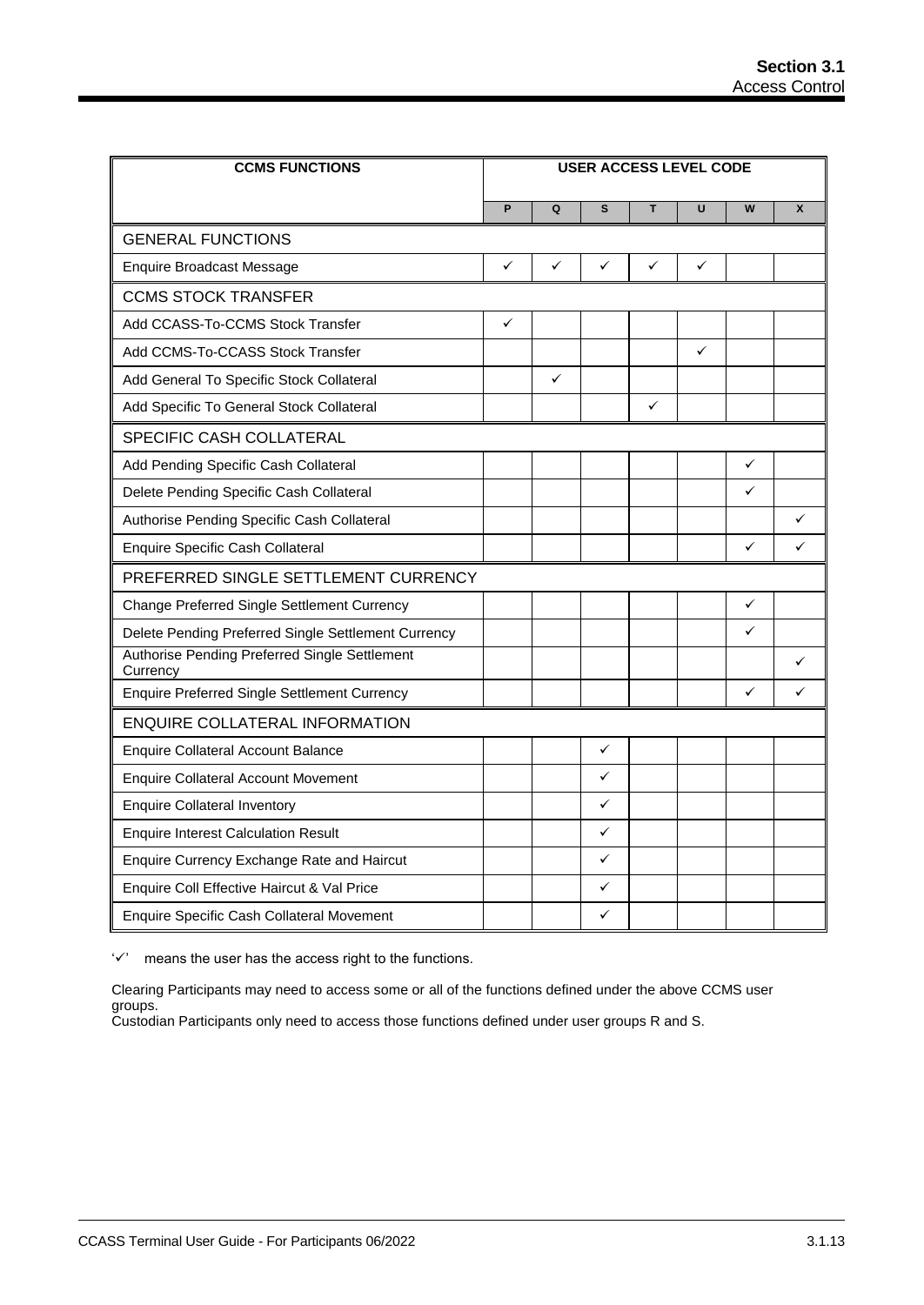| <b>SECURITY MANAGEMENT FUNCTIONS</b>                    | <b>USER ACCESS LEVEL CODE</b> |
|---------------------------------------------------------|-------------------------------|
|                                                         | EE                            |
| <b>SECURITY MANAGEMENT</b>                              |                               |
| <b>Enquire User Profile</b>                             |                               |
| View User Group Listing (with accessible C/3 functions) |                               |
| View User Profile Listing                               |                               |
| View Disabled User Listing                              |                               |
| View SRN Listing                                        |                               |
| View User Profile Maintenance Report                    |                               |

 $\sqrt{2}$  means the user has the access right to the functions.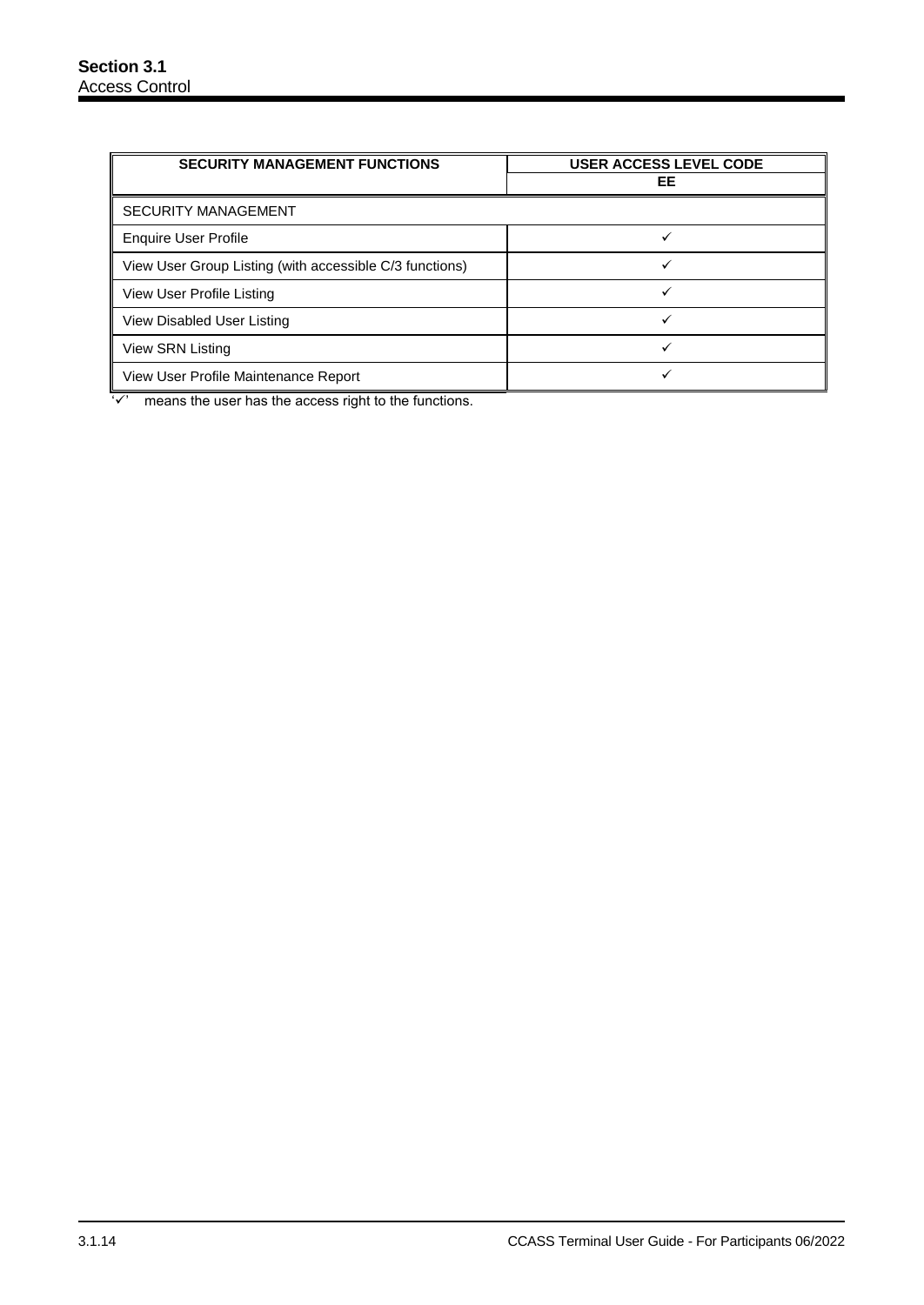| <b>UPLOAD BATCH FILE</b>                                                                                                 |    | <b>USER ACCESS LEVEL CODE</b> |              |              |    |              |    |    |    |    |              |              |              |    |              |    |              |              |
|--------------------------------------------------------------------------------------------------------------------------|----|-------------------------------|--------------|--------------|----|--------------|----|----|----|----|--------------|--------------|--------------|----|--------------|----|--------------|--------------|
| <b>FUNCTIONS</b>                                                                                                         | 11 | 12                            | 13           | 14           | 15 | 16           | 17 | 18 | 19 | 20 | 21           | 22           | 23           | 24 | 25           | 26 | 27           | 28           |
| <b>UPLOAD BATCH FILE</b>                                                                                                 |    |                               |              |              |    |              |    |    |    |    |              |              |              |    |              |    |              |              |
| SI Batch File Upload                                                                                                     | ✓  |                               |              |              |    |              |    |    |    |    |              |              |              |    |              |    |              |              |
| <b>Authorise SI Batch File</b><br>Upload                                                                                 |    | ✓                             |              |              |    |              |    |    |    |    |              |              |              |    |              |    |              |              |
| ISI Batch File Upload                                                                                                    |    |                               | $\checkmark$ |              |    |              |    |    |    |    |              |              |              |    |              |    |              |              |
| Authorise ISI Batch File<br>Upload                                                                                       |    |                               |              | $\checkmark$ |    |              |    |    |    |    |              |              |              |    |              |    |              |              |
| <b>ATI Batch File Upload</b>                                                                                             |    |                               |              |              | ✓  |              |    |    |    |    |              |              |              |    |              |    |              |              |
| Authorise ATI Batch File<br>Upload                                                                                       |    |                               |              |              |    | $\checkmark$ |    |    |    |    |              |              |              |    |              |    |              |              |
| Corporate Communication<br>Recipient Batch File Upload                                                                   |    |                               |              |              |    |              | ✓  |    |    |    |              |              |              |    |              |    |              |              |
| <b>Authorise Corporate</b><br><b>Communication Recipient</b><br><b>Batch File Upload</b>                                 |    |                               |              |              |    |              |    | ✓  |    |    |              |              |              |    |              |    |              |              |
| Corporate<br>Representative/Proxy Batch<br><b>File Upload</b>                                                            |    |                               |              |              |    |              |    |    | ✓  |    |              |              |              |    |              |    |              |              |
| Authorise Corporate<br>Representative/Proxy Batch<br><b>File Upload</b>                                                  |    |                               |              |              |    |              |    |    |    | ✓  |              |              |              |    |              |    |              |              |
| <b>EIPO Batch File Upload</b>                                                                                            |    |                               |              |              |    |              |    |    |    |    | ✓            |              |              |    |              |    |              |              |
| Authorise EIPO Batch File<br>Upload                                                                                      |    |                               |              |              |    |              |    |    |    |    |              | $\checkmark$ |              |    |              |    |              |              |
| <b>Tender Instruction Batch File</b><br>Upload                                                                           |    |                               |              |              |    |              |    |    |    |    |              |              | $\checkmark$ |    |              |    |              |              |
| Authorise Tender Instruction<br><b>Batch File Upload</b>                                                                 |    |                               |              |              |    |              |    |    |    |    |              |              |              | ✓  |              |    |              |              |
| <b>SSA Batch File Upload</b>                                                                                             |    |                               |              |              |    |              |    |    |    |    |              |              |              |    | $\checkmark$ |    |              |              |
| Authorize SSA Batch File<br>Upload                                                                                       |    |                               |              |              |    |              |    |    |    |    |              |              |              |    |              | ✓  |              |              |
| STI Batch File Upload                                                                                                    |    |                               | ✓            |              |    |              |    |    |    |    |              |              |              |    |              |    |              |              |
| Authorise STI Batch File<br>Upload                                                                                       |    |                               |              | ✓            |    |              |    |    |    |    |              |              |              |    |              |    |              |              |
| Multi-counter Transfer<br>Instruction Batch File Upload                                                                  |    |                               |              |              | ✓  |              |    |    |    |    |              |              |              |    |              |    |              |              |
| Authorise Multi-counter<br>Transfer Instruction Batch<br>File Upload                                                     |    |                               |              |              |    | ✓            |    |    |    |    |              |              |              |    |              |    |              |              |
| <b>EIPO Confirmation Batch</b><br><b>File Upload</b>                                                                     |    |                               |              |              |    |              |    |    |    |    | $\checkmark$ |              |              |    |              |    |              |              |
| <b>Authorise EIPO Confirmation</b><br>Batch File Upload                                                                  |    |                               |              |              |    |              |    |    |    |    |              | $\checkmark$ |              |    |              |    |              |              |
| <b>Parallel Trading Conversion</b>                                                                                       |    |                               |              |              | ✓  |              |    |    |    |    |              |              |              |    |              |    |              |              |
| Instruction Batch File Upload<br><b>Authorise Parallel Trading</b><br>Conversion Instruction Batch<br><b>File Upload</b> |    |                               |              |              |    | ✓            |    |    |    |    |              |              |              |    |              |    |              |              |
| Specific Stock Collateral                                                                                                |    |                               |              |              |    |              |    |    |    |    |              |              |              |    |              |    | $\checkmark$ |              |
| <b>Batch File Upload</b><br><b>Authorise Specific Stock</b><br><b>Collateral Batch File</b>                              |    |                               |              |              |    |              |    |    |    |    |              |              |              |    |              |    |              | $\checkmark$ |
| <b>GENERAL ENQUIRIES</b>                                                                                                 |    |                               |              |              |    |              |    |    |    |    |              |              |              |    |              |    |              |              |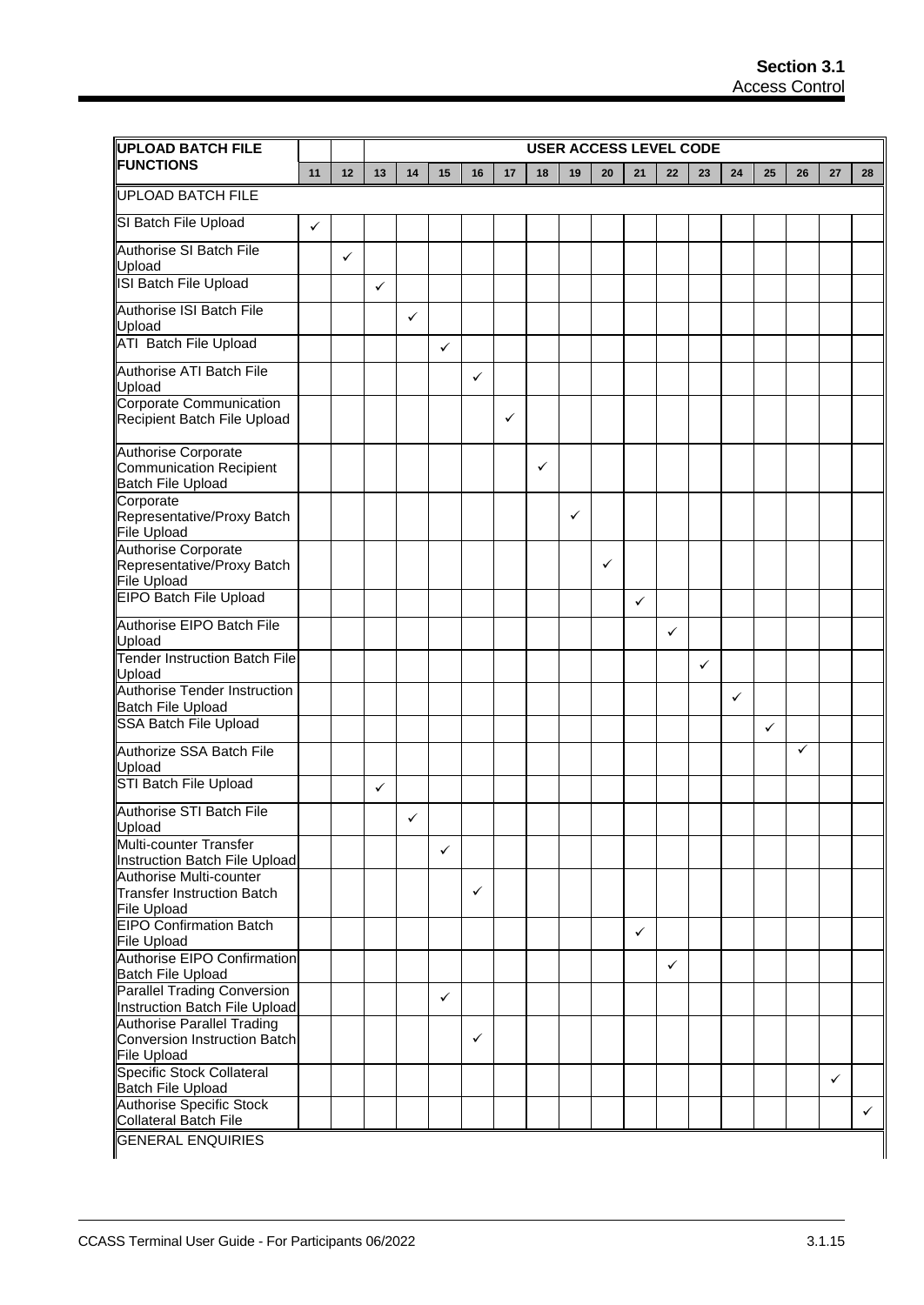| UPLOAD BATCH FILE<br><b>IFUNCTIONS</b>       |    |    | <b>USER ACCESS LEVEL CODE</b> |    |    |    |    |    |    |    |    |    |    |    |    |    |    |    |
|----------------------------------------------|----|----|-------------------------------|----|----|----|----|----|----|----|----|----|----|----|----|----|----|----|
|                                              | 11 | 12 | 13                            | 14 | 15 | 16 | 17 | 18 | 19 | 20 | 21 | 22 | 23 | 24 | 25 | 26 | 27 | 28 |
| Enquire Announcement<br><b>Illnformation</b> |    |    |                               |    |    |    |    |    |    |    |    |    |    |    |    |    |    |    |
| Enquire Participant List                     |    |    |                               |    |    |    |    |    |    |    |    |    |    |    |    |    |    |    |
| Enquire Stock List                           |    |    |                               |    |    |    |    |    |    |    |    |    |    |    |    |    |    |    |
| Enquire Broadcast Message                    |    |    |                               |    |    |    |    |    |    |    |    |    |    |    |    |    |    |    |

 $'\checkmark$  means the user has the access right to the functions.

Based on the above predefined user groups, a combination of user access levels can be worked out for the users of a Participant. Note that if a user attempts to select a function which he does not have the right to access, an error message will be displayed by the system.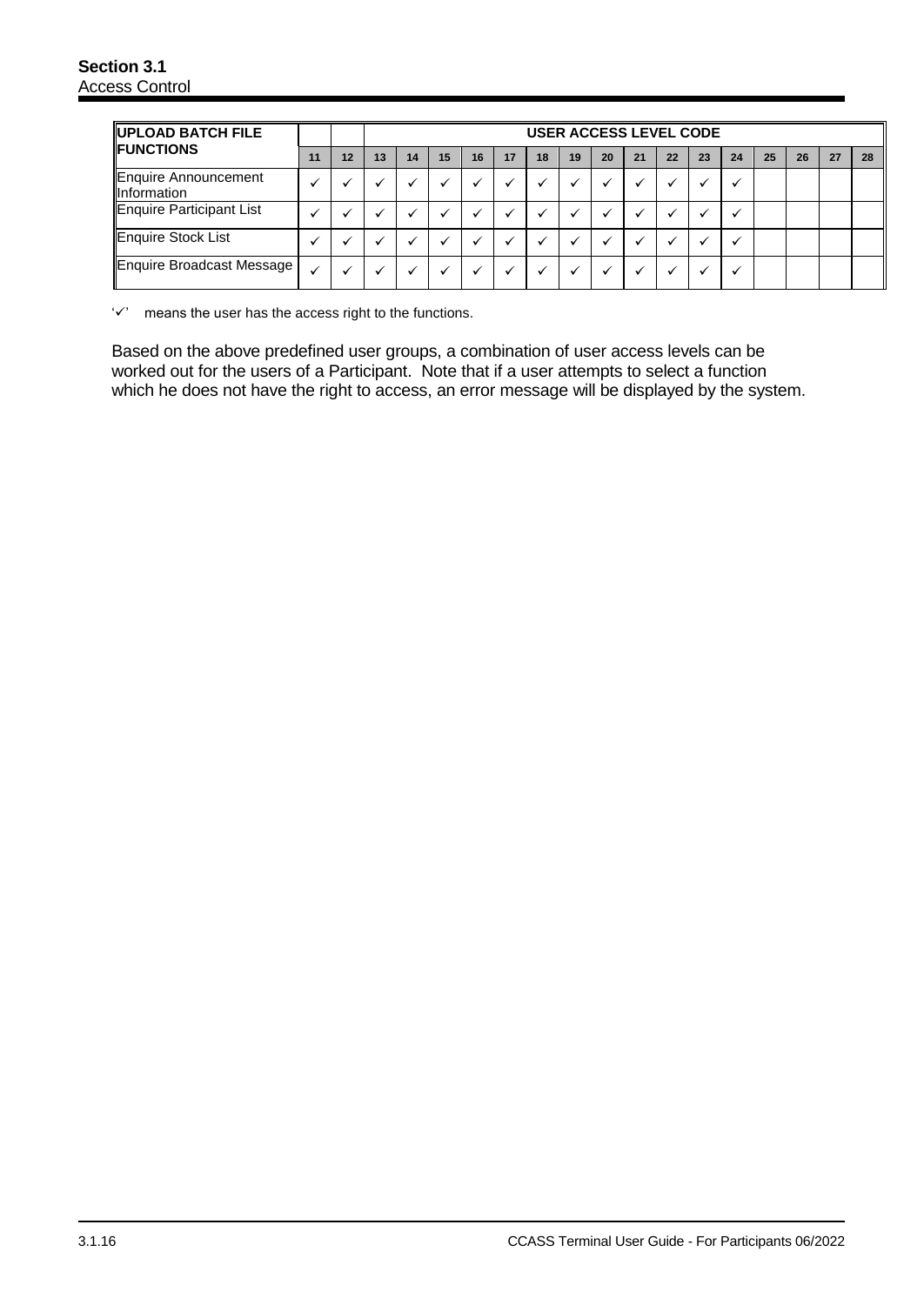## **5. Input Transaction Limits:**

For CCASS input functions (i.e. INPUT SI, CHANGE SI, DELETE SI, AUTHORISE PENDING SI, CHANGE MATCHED/SETTLED SI, CHANGE HOLD MATCHED SI, REVOKE MATCHED SI, INPUT ISI, CHANGE ISI, DELETE ISI, AUTHORISE PENDING ISI, HOLD/RELEASE ISI, INPUT ATI, INPUT DI, CHANGE DI REQUIREMENT, INPUT RECALL REQUEST, CHANGE CASH COMPENSATION INDICATOR, ADD CASH PREPAYMENT INSTRUCTION, CHANGE CASH PREPAYMENT INSTRUCTION, DELETE CASH PREPAYMENT INSTRUCTION, AUTHORISE CASH PREPAYMENT INSTRUCTION and REVOKE CASH PREPAYMENT INSTRUCTION, INPUT INTER-COUNTER TRANSFER/CONVERSION INSTRUCTION), DA of the Participants can specify the input transaction limit of their authorised users via USER PROFILE MAINTENANCE functions. Please refer to section 8.4.1 for details.

The transaction limit is calculated on the higher of input value and market value (based on the nominal price of the stock of the previous trading day) of stock; i.e. if no dollar amount is entered, the transaction limit will be calculated on market value. However, if dollar value is entered, when comparing market value with input value, transaction limit will be counted on the higher of the value. Therefore, with the exception of INPUT SI, INPUT ISI, CHANGE SI, CHANGE ISI, ADD CASH PREPAYMENT INSTRUCTION and CHANGE CASH PREPAYMENT INSTRUCTION, CCASS will not accept transaction entered or updated by users if the input dollar amount of the transaction or the market value of the quantity of stock is higher than the authorised transaction limit of the user. For INPUT SI, INPUT ISI, CHANGE SI, CHANGE ISI, ADD CASH PREPAYMENT INSTRUCTION and CHANGE CASH PREPAYMENT INSTRUCTION, the said transaction will still be captured by CCASS but under the pending for authorisation status.

The transaction limit can be set in HKD only. The input value and market value of the stock in foreign currency will be converted into HKD equivalent for comparison with the transaction limit.

#### **6. IP address :**

HKSCC maintains IP addresses of the PCs that the Participants will be used to access CCASS and will deny access attempt from PCs with unrecognised IP addresses.

#### **7. Inactivity timeout:**

CCASS is automatically logged off if the user does not operate at the terminal for a certain time period (about 15 minutes). To access CCASS again, the user has to close the browser and perform the logon procedures. This prevents other unauthorized persons from using the CCASS terminal if the user forgets to logoff from CCASS. Please refer to Section 3.4 for further details on inactivity timeout.

#### **8. Participants' security responsibility**

Each Participant is responsible for establishing and informing HKSCC of subsequent changes to the list of authorised signatories to approve various request forms regarding smartcard readers, smartcards, CCASS users, DAs and other matters in relation to CCASS access.